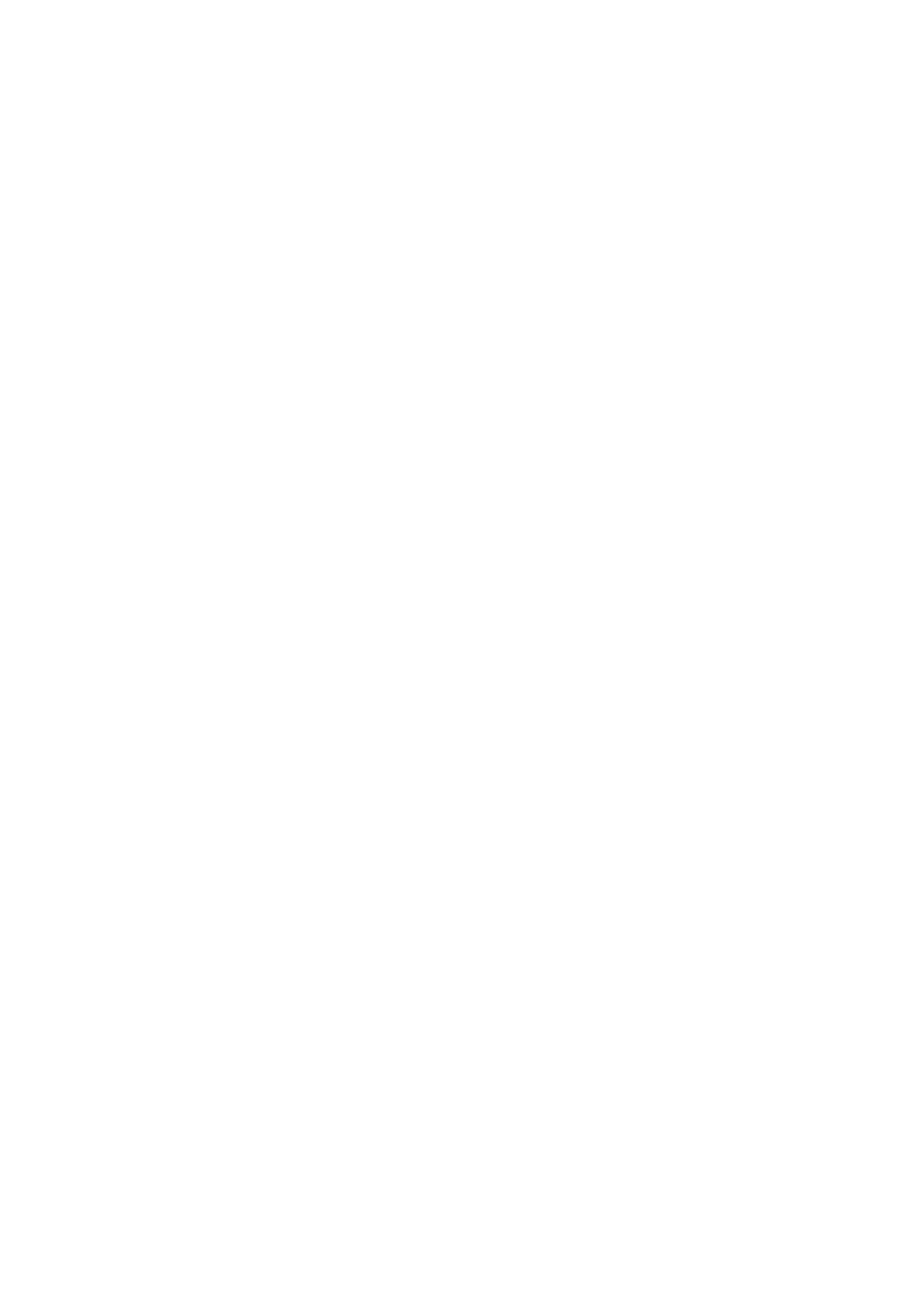Peace Monitoring Report

## The Northern Ireland Peace Monitoring Report

Number Three

## Paul Nolan

March 2014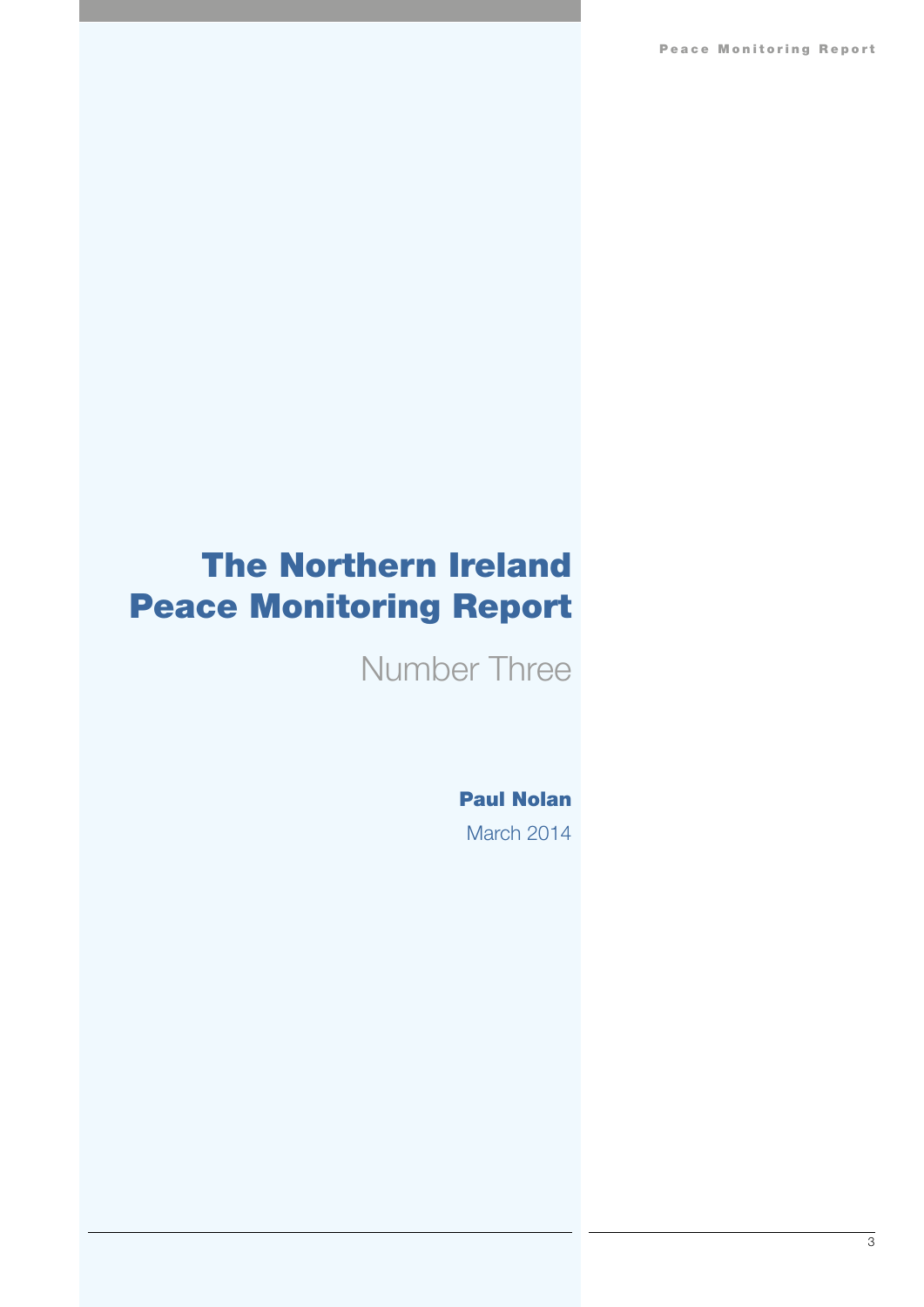#### Data sources and acknowledgements

This report draws mainly on statistics that are in the public domain. Data sets from various government departments and public bodies in Northern Ireland have been used and, in order to provide a wider context, comparisons are made which draw upon figures produced by government departments and public bodies in England, Scotland, Wales and the Republic of Ireland. Using this variety of sources means there is no standard model that applies across the different departments and jurisdictions. Many organisations have also changed the way in which they collect their data over the years, which means that in some cases it has not been possible to provide historical perspective on a consistent basis. For some indicators, only survey-based data is available. When interpreting statistics from survey data, such as the Labour Force Survey, it is worth bearing in mind that they are estimates associated with confidence intervals (ranges in which the true value is likely to lie). In other cases where official figures may not present the full picture, survey data is included because it may provide a more accurate estimate – thus, for example, findings from the Northern Ireland Crime Survey are included along with the official crime statistics from the PSNI.

The production of the report has been greatly assisted by the willing cooperation of many statisticians and public servants, particularly those from the Northern Ireland Statistics and Research Agency, the PSNI and the various government departments. On occasion data tables have been drawn up in response to particular requests and such assistance has been invaluable. Thanks are also due to Dr Robin Wilson for his forensic editing skills, and to Ciaran Hughes for the skills and integrity he brought to the task of research assistance. Marc Steenson and Paul McDonnell from Three-Creative deserve great credit for their production skills and Paul is owed a special word of thanks for his work on creating the infographics for this third report.

Cover pic: Cathal MacNaughton

Published by the Community Relations Council, 6 Murray Street, Belfast BT1 6DN

All enquiries to pnolan@nicrc.org.uk

#### ISBN: 978 1 898276 61 6

**Community Relations Council** 





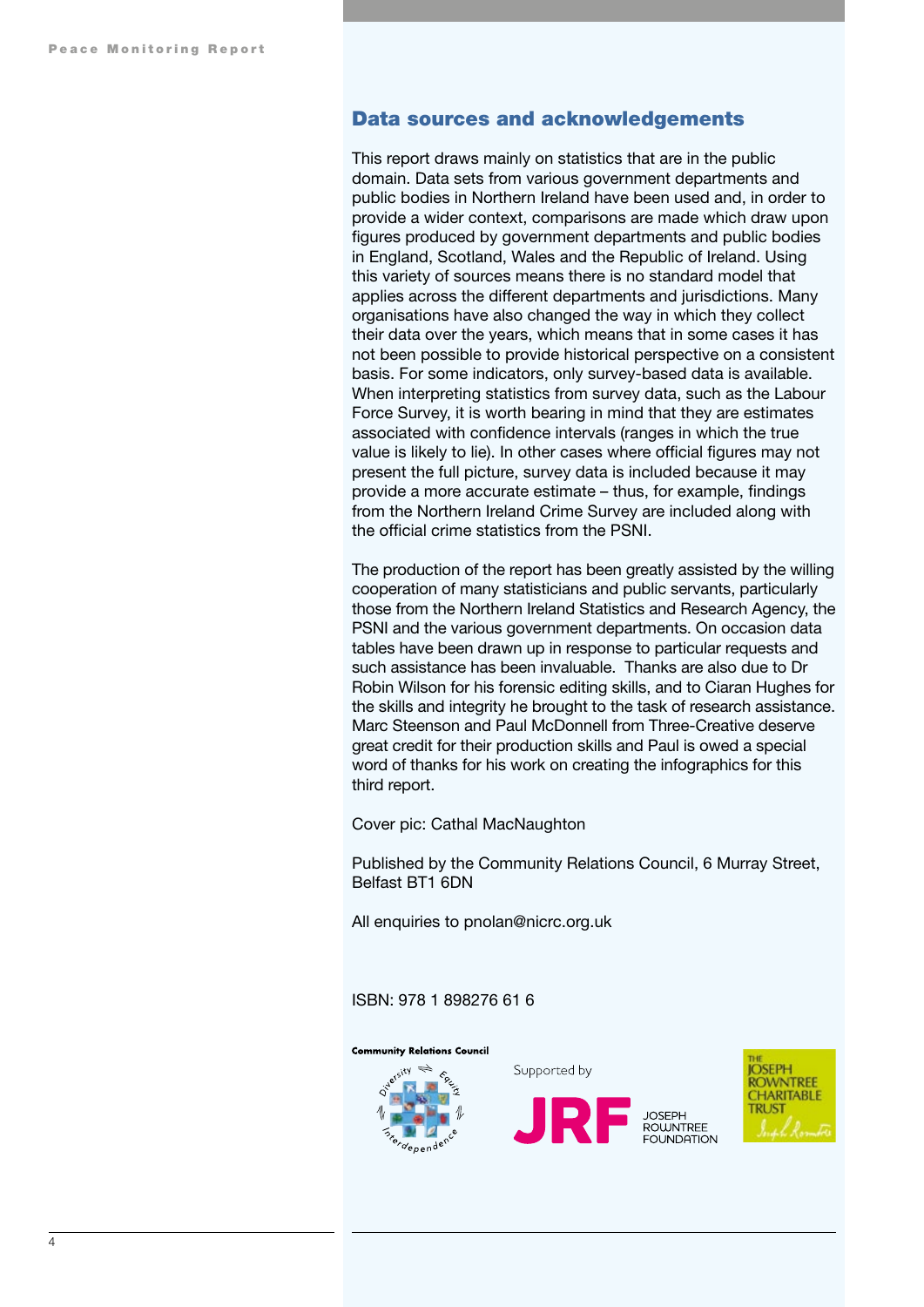## Foreword

This is the first time I have the privilege to introduce the Northern Ireland Peace Monitoring Report. Like most people who take an interest in the unfolding drama of Northern Ireland's journey to become a post-conflict society, I have found these annual reports to be a reliable benchmark to the process. In fact, they have become such an established source of information that it seems surprising there have only been two previous reports. It is so obviously a good idea to compile all the data in this way to provide a reminder of how far we have come, how far there is still to go and point to key lessons.

And it also has to be remembered that, however obvious the idea sounds now, this was not always the case. In fact, back in 2009 when the CRC first began to discuss it with the Joseph Rowntree Charitable Trust and the Joseph Rowntree Foundation, there was no model to draw on. Full credit then to those who first began to sketch out the idea, and in particular to the two Rowntree organisations who were prepared to back the idea with the resources needed to turn it into a reality.

The Community Relations Council and those who have worked on the report must be commended for it taking its place as an exemplar in peace monitoring, as one of many examples of innovative good practice that this region can bring to the world. Since the measurement of peace is a new field we were fortunate to have the range of experts who sat on the Advisory Board. They included some of the most distinguished academics and commentators to have published on Northern Ireland: Professor Jennifer Todd from UCD, and from Queen's University Professor Adrian Guelke, Professor Paddy Hillyard, and Professor Frank Gaffikin. They were joined by Professor Neil Gibson and Professor Gillian Robinson from the University of Ulster.

Not all members of the Advisory Board are academics – Kathryn Torney is a journalist with the online investigative platform, The Detail, and from the very beginning of the project the CRC personnel have been key. Former CEO, Duncan Morrow and the current CEO Jacqueline Irwin have brought their unrivalled knowledge of community relations. The Joseph Rowntree representatives brought a different frame of reference, and these perspectives together have given the reports the balance that comes from such a range of disciplines. Core support was provided by my predecessor, Tony McCusker, who did much to create an understanding of the value of the Peace Monitoring Report.

Finally, I must thank the author of the report, Paul Nolan, who over the last three years has brought energy, skills and commitment to the task of creating a dispassionate analysis of Northern Ireland politics and society. The result of all this commitment is contained in the pages that follow. I commend it to you.

#### Peter Osborne

*Chairperson* Community Relations Council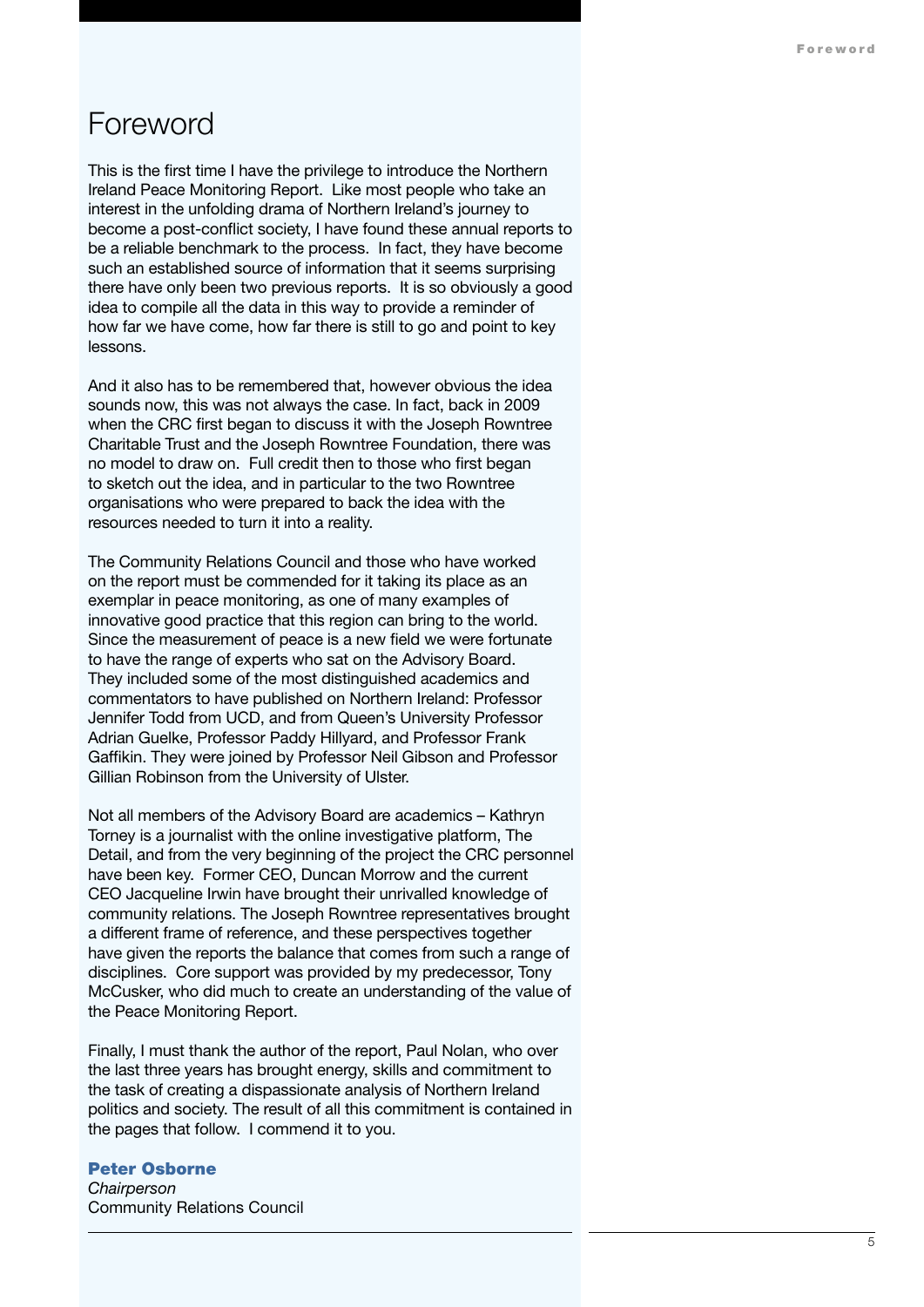Foreword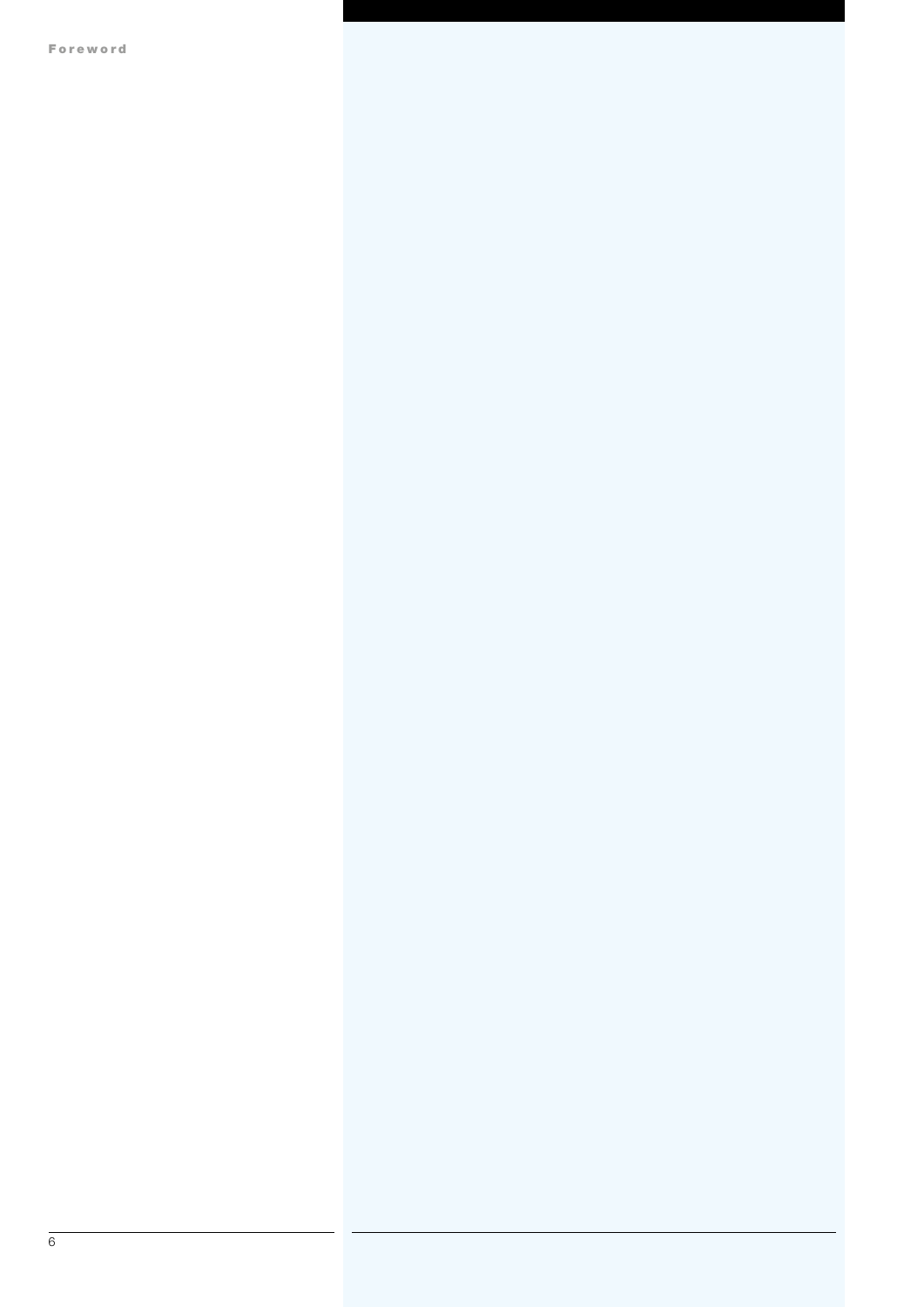## **Contents**

| <b>Ten key points</b> |                                                                                                                                                                 | 11                         |
|-----------------------|-----------------------------------------------------------------------------------------------------------------------------------------------------------------|----------------------------|
|                       | <b>INTRODUCTION</b>                                                                                                                                             | 15                         |
|                       | 1.1 The indicator framework<br>1.2 The limitations of research                                                                                                  | 16<br>17                   |
|                       | <b>BACKGROUND AND CONTEXT</b>                                                                                                                                   | 18                         |
|                       | 1.1 The economy<br>1.2 Demography                                                                                                                               | 18<br>21                   |
|                       | <b>DIMENSION ONE:</b><br><b>The Sense of Safety</b>                                                                                                             | 25                         |
|                       | <b>1. OVERALL CRIME RATES</b><br>1.1 The decline of crime in Northern Ireland<br>1.2 Changing patterns of crime                                                 | 25<br>25<br>27             |
|                       | 2. HATE CRIME                                                                                                                                                   | 28                         |
|                       | 3. DOMESTIC VIOLENCE AND SEXUAL CRIME                                                                                                                           | 35                         |
|                       |                                                                                                                                                                 |                            |
|                       | <b>4. THE PARAMILITARIES</b><br>4.1 Overview<br>4.2 The dissident republicans<br>4.3 Loyalist Paramilitaries                                                    | 37<br>37<br>39<br>42       |
|                       | <b>5. POLICING</b><br>5.1 Strength and composition<br>5.2 Religion, gender and ethnicity<br>5.3 The use of police powers<br>5.4 PSNI - audit and accountability | 43<br>43<br>46<br>50<br>54 |
|                       | 6. PRISONS<br>6.1 The prison population<br>6.2 Prison conditions and reform                                                                                     | 60<br>60<br>61             |
|                       | 7. SAFETY IN THE PUBLIC SPHERE<br>7.1 Internal perceptions<br>7.2 External perceptions                                                                          | 63<br>63<br>65             |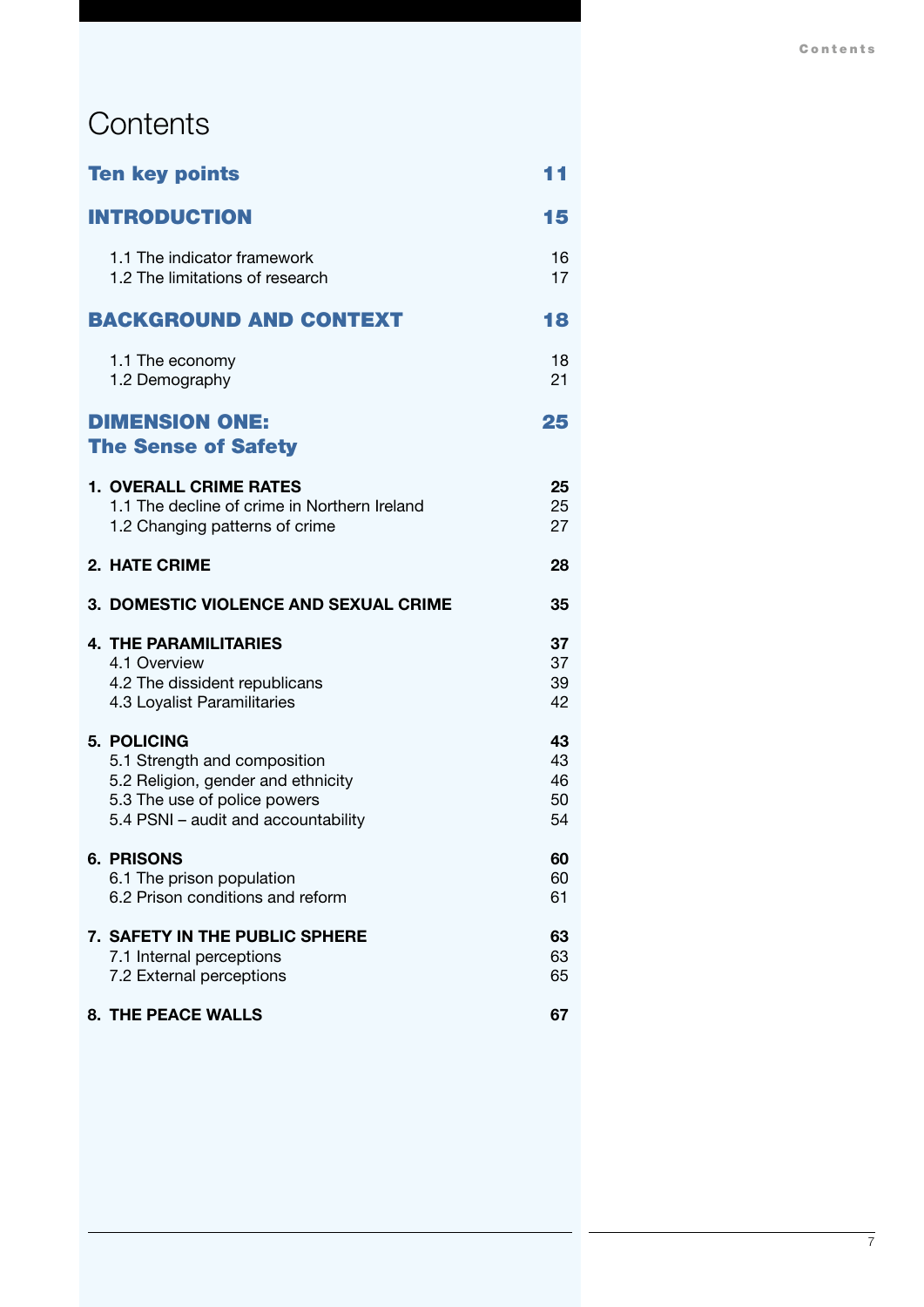| <b>DIMENSION TWO:</b><br><b>Equality</b>                                                                                                                                                                                                                                                                                                                         | 71                                                           |
|------------------------------------------------------------------------------------------------------------------------------------------------------------------------------------------------------------------------------------------------------------------------------------------------------------------------------------------------------------------|--------------------------------------------------------------|
| 1. WEALTH, POVERTY AND INEQUALITY<br>1.1 Overview<br>1.2 Income differentials<br>1.3 Wealth<br>1.4 Household income                                                                                                                                                                                                                                              | 71<br>71<br>72<br>73<br>75                                   |
| 2. POVERTY<br>2.1 The measurement of poverty<br>2.2 How do NI poverty levels compare?<br>2.3 How reliable are poverty statistics?<br>2.4 The Assembly's anti-poverty strategies<br>2.5 Welfare reform                                                                                                                                                            | 78<br>78<br>79<br>80<br>82<br>83                             |
| <b>3. EQUALITY AND INEQUALITY IN</b><br><b>THE LABOUR MARKET</b><br>3.1 The changing balance of the labour force<br>3.2 Unemployment and economic inactivity<br>3.3 Youth unemployment and NEETs<br>3.4 The gender gap                                                                                                                                           | 85<br>85<br>87<br>88<br>90                                   |
| 4. EQUALITY AND INEQUALITY IN EDUCATION<br>4.1 Overview<br>4.2 Primary education<br>4.3 Post-primary education<br>4.4 Class, religion and gender in education<br>4.5 School leaver destinations<br>4.6 Higher education<br>4.7 Qualifications and skills in the adult population<br>4.8 Ethnic minorities and educational attainment<br>4.9 Changing the system? | 91<br>91<br>91<br>92<br>93<br>98<br>100<br>101<br>103<br>103 |
| <b>5. HEALTH INEQUALITIES</b>                                                                                                                                                                                                                                                                                                                                    | 104                                                          |
| <b>DIMENSION THREE:</b><br><b>Cohesion and Sharing</b>                                                                                                                                                                                                                                                                                                           | 107                                                          |
| 1. THE POLICY CONTEXT                                                                                                                                                                                                                                                                                                                                            | 107                                                          |
| <b>2. HAPPINESS AND UNHAPPINESS</b><br>2.1 Northern Ireland: a state of happiness?<br>2.2 The measurement of unhappiness<br>2.3 Suicide                                                                                                                                                                                                                          | 109<br>109<br>110<br>111                                     |
| <b>3. SHARING AND SEPARATION IN HOUSING</b><br>3.1 Public housing<br>3.2 Residential segregation                                                                                                                                                                                                                                                                 | 114<br>114<br>115                                            |
| <b>4. SHARING AND SEPARATION IN EDUCATION</b><br>4.1 The management of schooling<br>4.2 Integrated and shared education                                                                                                                                                                                                                                          | 117<br>117<br>120                                            |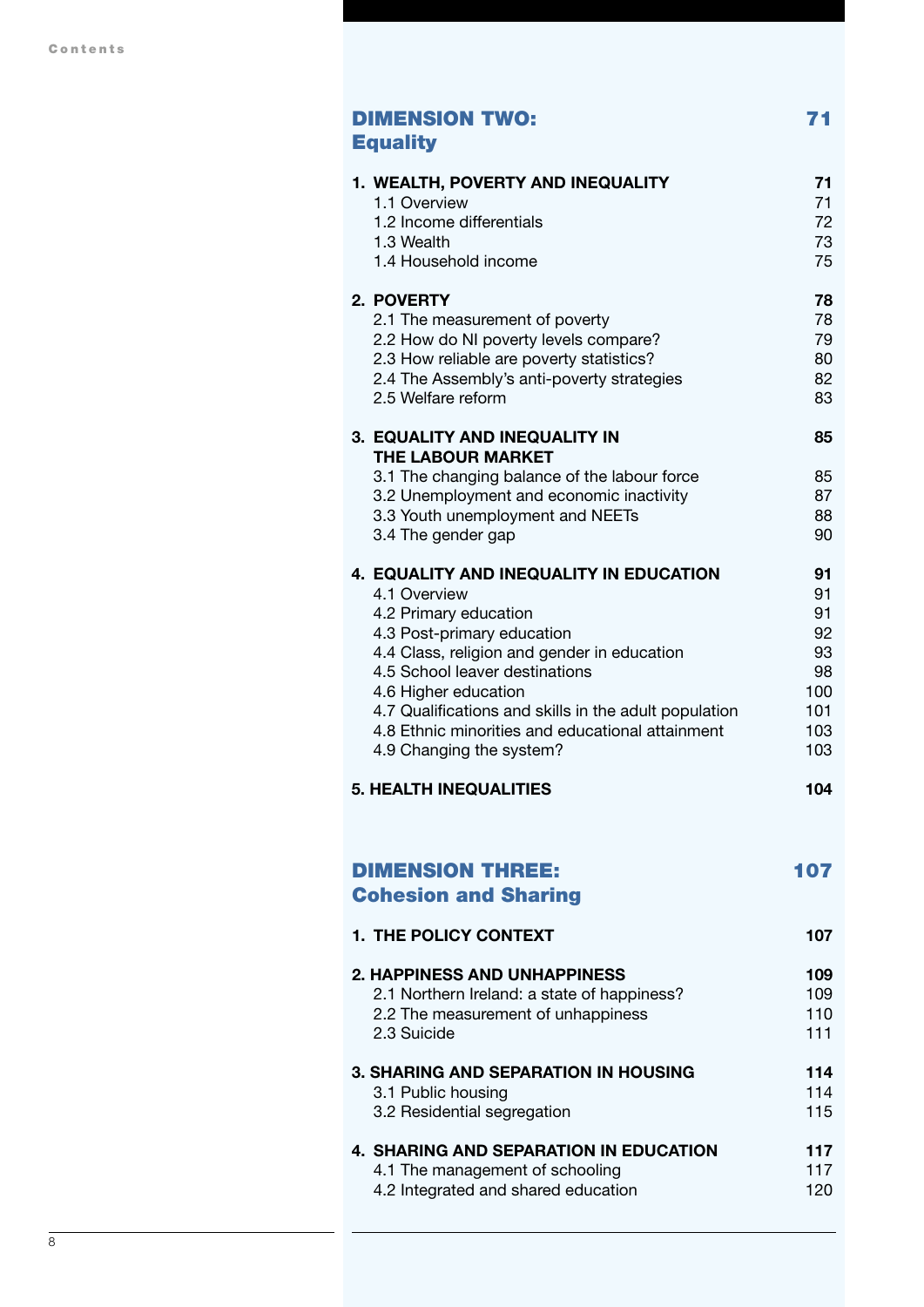| <b>5. SHARING PUBLIC SPACE</b>                                                                                     | 121        |  |
|--------------------------------------------------------------------------------------------------------------------|------------|--|
| 5.1 Derry-Londonderry: the city of post-conflict culture<br>5.2 Softening sectarianism: taming bonfires and murals | 121<br>124 |  |
| 6. ARTS, SPORT AND LANGUAGE                                                                                        | 126        |  |
| 6.1 The arts                                                                                                       | 126        |  |
| 6.2 Sport                                                                                                          | 127<br>129 |  |
| 6.3 Language                                                                                                       |            |  |
| <b>7. PARTICIPATION IN PUBLIC LIFE</b>                                                                             | 130        |  |
| 7.1 Women's representation                                                                                         | 130        |  |
| 7.2 The ethnic-minority presence                                                                                   | 131<br>132 |  |
| 7.3 The LGBT presence                                                                                              |            |  |
| 8. THE STATE OF COMMUNITY RELATIONS                                                                                | 134        |  |
| 8.1 Longer term trends in community relations                                                                      | 134        |  |
| 9. CIVIL SOCIETY AND PEACE-BUILDING                                                                                | 135        |  |
|                                                                                                                    |            |  |
| <b>DIMENSION FOUR</b>                                                                                              | 137        |  |
| <b>Political Progress</b>                                                                                          |            |  |
| <b>1. INTRODUCTION</b>                                                                                             | 137        |  |
|                                                                                                                    |            |  |
| <b>2. CHANGING NATIONAL IDENTITIES</b>                                                                             | 137        |  |
| 3. THE WORKINGS OF THE NI ASSEMBLY                                                                                 | 141        |  |
| 3.1 Progress                                                                                                       | 143        |  |
| 3.2 Logjams                                                                                                        | 144        |  |
| 3.3 The limits of ambition                                                                                         | 146        |  |
| 3.4 Attitudes to the Assembly                                                                                      | 146        |  |
| 3.5 Changing the Assembly?                                                                                         | 147        |  |
| <b>4. RE-SHAPING LOCAL GOVERNMENT</b>                                                                              | 148        |  |
| 5. NORTH-SOUTH AND EAST-WEST                                                                                       | 149        |  |
| 5.1 North-South                                                                                                    | 149        |  |
| 5.2 East-West                                                                                                      | 152        |  |
| 6. FROM THE FLAGS PROTEST TO THE CULTURE WAR                                                                       | 154        |  |
| 6.1 The aftermath of the flags protest                                                                             | 154        |  |
| 6.2 The marching season                                                                                            | 157        |  |
| 6.3 Culture wars                                                                                                   | 160        |  |
| 7. DEALING AND NOT DEALING WITH THE PAST                                                                           | 163        |  |
| 7.1 The competing claims of truth and justice                                                                      | 163        |  |
| 7.2 The past isn't past yet<br>7.3 A society on the run: the OTR controversy                                       | 166<br>167 |  |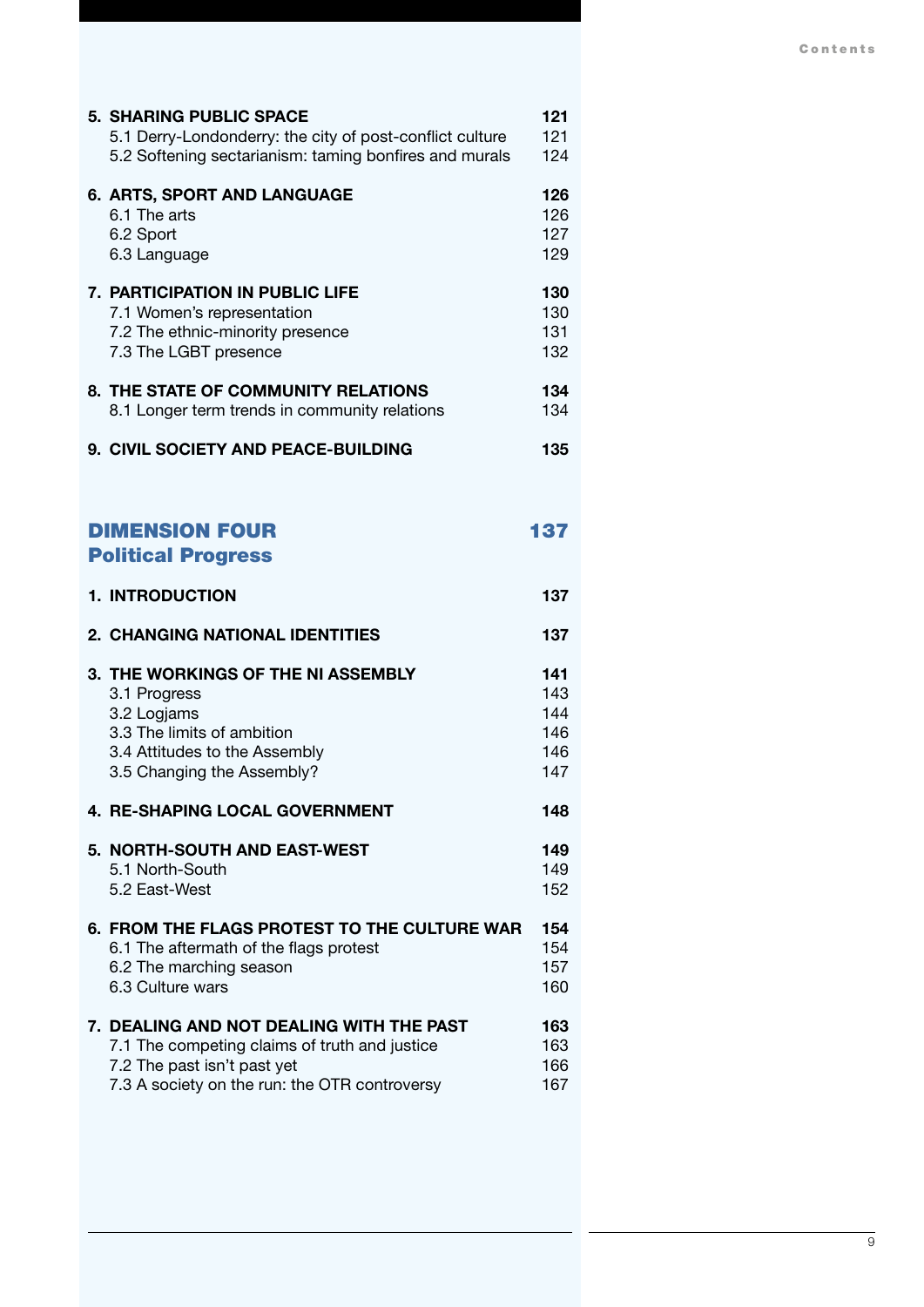| 8. TRYING TO BROKER A DEAL:<br>THE HAASS/O'SULLIVAN TALKS | 171 |
|-----------------------------------------------------------|-----|
| 8.1 Context                                               | 171 |
| 8.2 What Haass/O'Sullivan proposed                        | 172 |
| 8.3 Responses to the Haass/O'Sullivan proposals           | 174 |
| <b>9. PARTY POLITICS</b>                                  | 176 |
| 9.1 Who is not voting?                                    | 177 |
| 9.2 The Northern Ireland electorate                       | 178 |
| 9.3 Unionism                                              | 179 |
| 9.4 Nationalism                                           | 180 |
| 9.5 Alliance and other                                    | 180 |
| 9.6 Beyond the elections                                  | 181 |
|                                                           |     |

## Appendix 183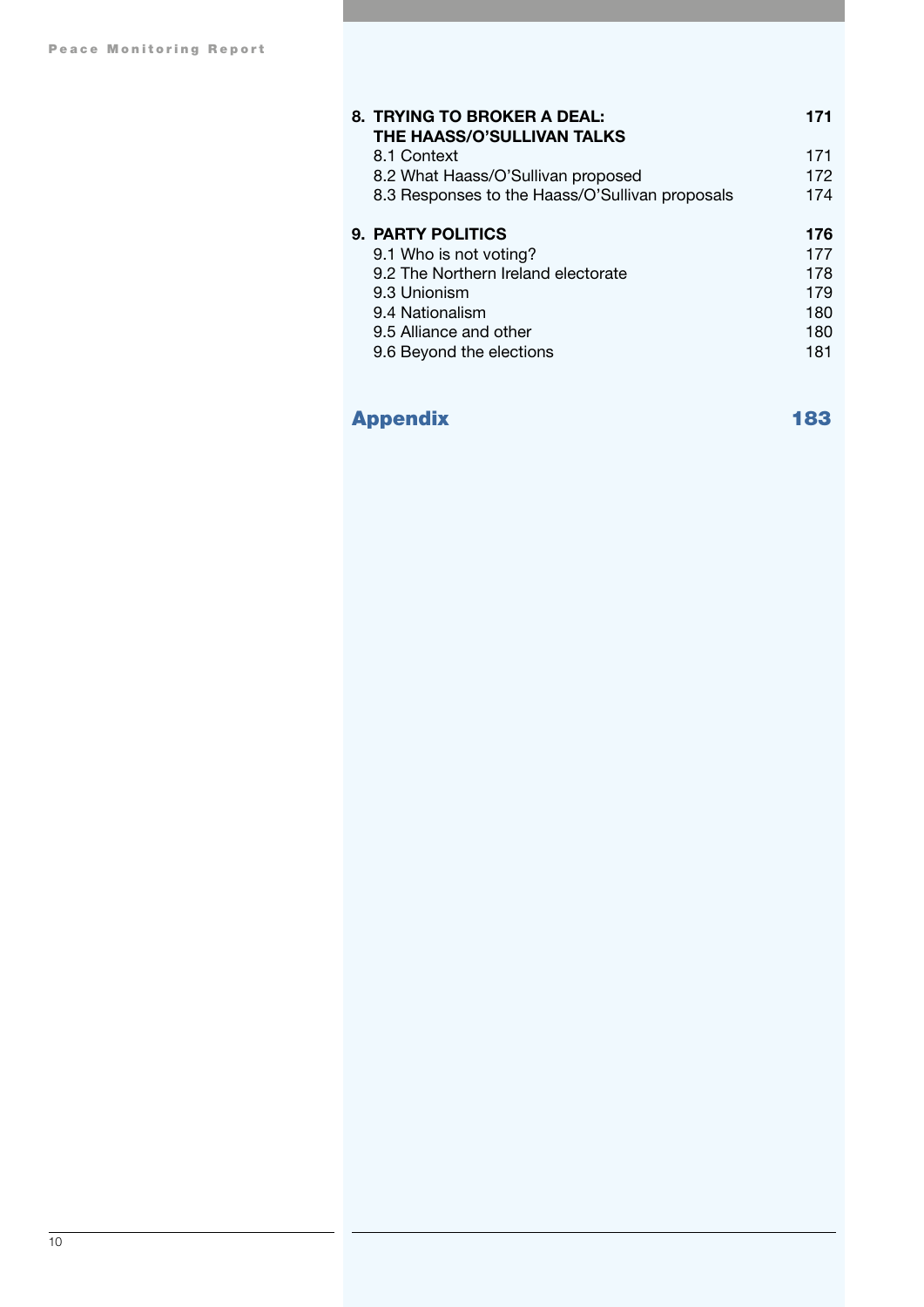## Ten key points

### 1. The moral basis of the 1998 peace accord has evaporated

Dr Richard Haass has warned that Northern Ireland can no longer be held up as a model of conflict resolution. The evidence he puts forward for that view – divided neighbourhoods and divided schools – is examined in this report. Despite some movement in terms of residential segregation and shared schooling, the fundamental divisions remain unchanged. Over 93 per cent of children are educated in separate schools, interface walls still divide communities and sectarian riots are accepted as routine annual events. Twenty years on from the first ceasefires the terms of trade have been set by deals and side-deals. These have prevented the return of large-scale violence but the model on offer from the top is peace without reconciliation. A culture of endless negotiation has become embedded and, without a vision of a shared society to sustain it, the peace process has lost the power to inspire.

### 2. The absence of trust has resulted in an absence of progress

The Belfast Agreement put in place a system of mutual vetoes to ensure that one community could not be dominated by the other. The use of these vetoes has led to a silting up of the legislative programme of the Assembly. While useful co-operation takes place in its committees, the Northern Ireland Executive been unable to make progress on the key areas where a devolved parliament might show its worth. This does not just concern the intractable issues of flags, parades and dealing with the past. There has also been a failure to make progress on 'bread and butter' issues: health, welfare and education. The logjams have continued to build up. A stand-off on welfare reform is costing Northern Ireland £5 million per month, the Education and Skills Authority (first announced in 2006) still does not exist, failure to agree on education selection has allowed two versions of the '11+' to co-exist, there has been no progress on an Irish Language Act and the project for a Peace Building and Conflict Resolution Centre has been jettisoned.

## 3. There has been some increase in polarisation

The turbulence of the flags dispute generated an increase in sectarian acts. The Northern Ireland Housing Executive recorded a sharp increase to 411 in 2012/13 in the number of people intimidated out of their homes and accepted on to the Special Purchase of Evacuated Properties (SPED) scheme – up from 303 in 2011/12. Likewise, the Equality Commission has seen an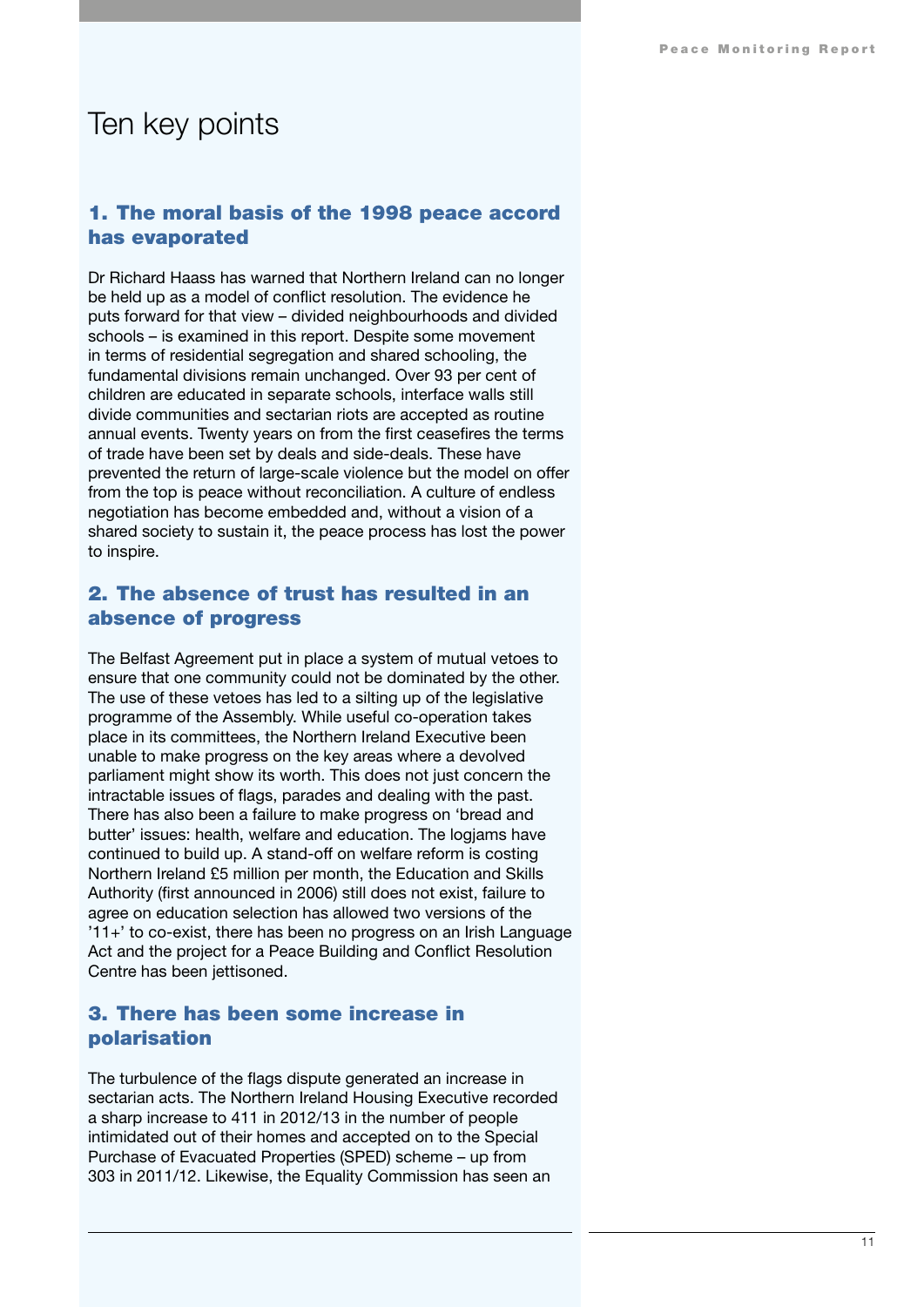increase in harassment cases in the workplace. These increases have to be kept in perspective: there were fewer people accepted on to the SPED scheme than in 2005/06 (494) and workplaces did not experience the same upheavals as in the early 1990s when fair-employment legislation meant all flags and insignia had to be removed to create a neutral space – reflecting gradual acceptance since of the need for a working environment free from any displays of communal identity. The most recent evidence from the Northern Ireland Life and Times survey however suggests that the flags dispute has heightened the temperature, with a very sharp drop in Protestants and Catholics expressing a preference for mixedreligion workplaces and neighbourhoods, particularly among young people.

## 4. A culture war is being talked into existence

Among anti-agreement unionists there is now an acceptance that the Belfast Agreement has secured the constitutional position of Northern Ireland within the UK. The focus of concern is no longer about Northern Ireland being taken out of Britain, but of 'Britishness' being taken out of Northern Ireland. This is a concern that resonates within the wider body of unionism and the fear that there is a 'culture war' that will take away loyalist symbols and traditions informed much unionist behaviour during the year, including Orange Order speeches on 12 July. Yet there were more loyalist marches in 2013 (2,687) than ever and only 388 were contested. The number of marching bands (660) is also at an alltime high. Official recognition of and funding for Orange cultural themes and 'Ulster-Scots' are also at unprecedented levels. But talk of a culture war could become a self-fulfilling prophecy.

## 5. The City of Culture year presented a different understanding of culture

The UK City of Culture events in Derry-Londonderry presented a different possibility – culture as a means to overcome division. When it was launched there was considerable scepticism that a city with a nationalist political majority could reconcile itself to the 'UK' prefix or that cosmopolitan art forms would find an audience in a place on the periphery of the established circuit. Such fears were dispelled by the popularity of the programme, with its emphasis on outdoor participatory events, but perhaps the most heartening aspect of the year was the way the city was able to model a post-conflict society. One highlight was when the Apprentice Boys played their tunes at the Fleadh Cheoil; another was when the PSNI band was applauded as it made its way into the Guildhall Square. Ultimately the success of the year came down to the long-term vision of those in Derry City Council and civil-society organisations who saw concord as an achievable goal, showing how a generous majority can engender a generosity of spirit in return.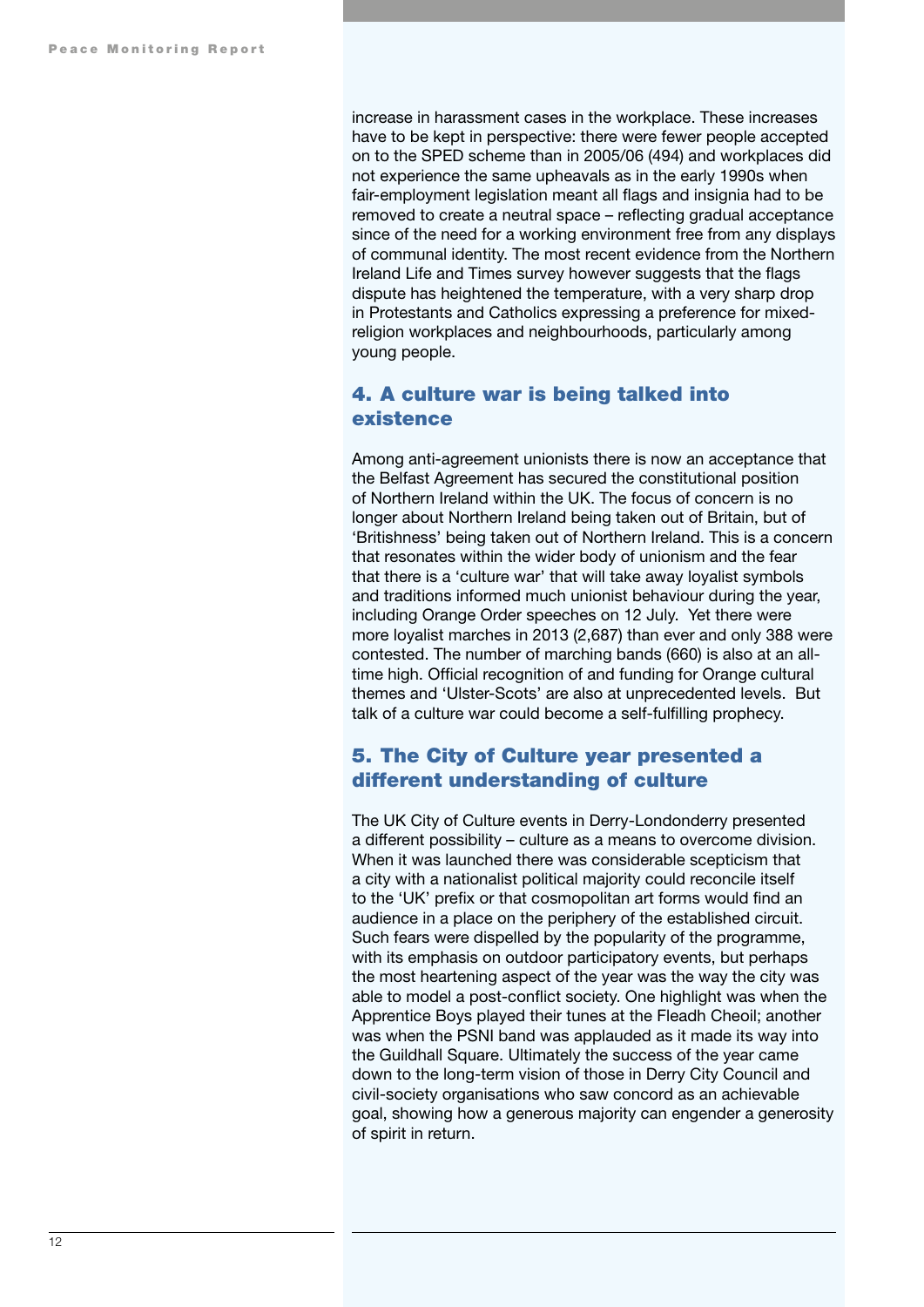### 6. Failure lies in wait for young working-class Protestant males

The educational under-achievement of a section of socially disadvantaged Protestant males is a seedbed for trouble. Using the standard measure of five 'good' GCSEs, Protestants boys with free-school-meal entitlement achieve less than any of the other main social groups in Northern Ireland and hover near the very bottom when compared with groups in England. By contrast, Catholic girls from Northern Ireland not on free-school-meal entitlement vie with the Chinese students at the top of the tree of educational attainment in England. The latest analysis by religion of the Labour Force Survey found that 24 per cent of Protestants aged 16 to 24 were unemployed, compared with 17 per cent of their Catholic counterparts. Young Protestant males were much in evidence in the hyper-masculine confrontations with the police during the year, and in the subsequent court cases.

## 7. Front line police have been the human shock absorbers for failures elsewhere

Between 1 July and 28 August 2013 approximately 682 PSNI officers were injured in public order disturbances – one in ten. Of these, 51 required hospital treatment. Violence against the police has become once more accepted as part of life in Northern Ireland, whether in the form of an under-car booby trap bomb planted by dissident republicans, or street violence by loyalist protesters. Politicians may condemn it in the abstract but seldom challenge their own constituencies. Yet if the human consequence is experienced by the police, in political terms it is the rule of law which suffers.

### 8. The rebalancing of inequalities unbalances unionism

Catholics still experience more economic and social disadvantage than Protestants. According to the Labour Force Survey they are more likely to be unemployed, according to the census they are more likely to be in poor health and, according to the Family Resources Survey, they out-score Protestants on almost every measure of social deprivation. But the rates of Catholic and Protestant participation in the labour market are now in line with population shares. Catholics predominate in higher-education institutions and this meritocratic advance is rebalancing the communal shares of professional and managerial occupations. The advance of the Catholic middle-class is evident in the religious-background data for more affluent housing areas. If viewed as a zero-sum game, these advances can be seen as a retreat among the Protestant population – the flags controversy acted as a lightning rod for such Protestant unease. As Belfast moved from being a majority Protestant city to a city where Catholics have the largest population share, the demographic change was experienced by some in terms of loss.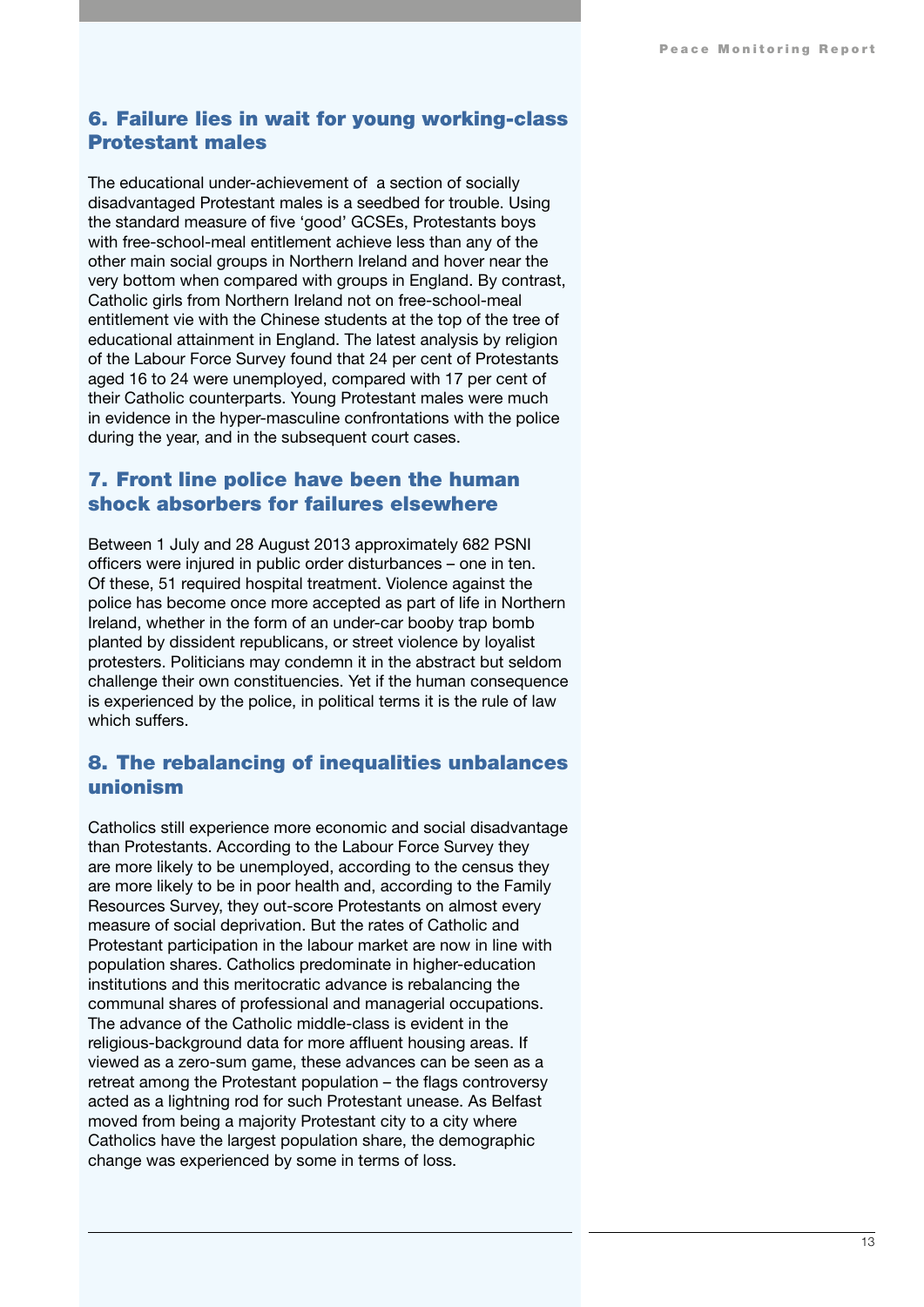## 9. At grassroots level the reconciliation impulse remains strong

The people of Northern Ireland escape sectarian identities as often as they are trapped by them. Much of what takes place in neighbourhoods defies stereotyped notions. In January 2014 an Irish-language centre was set up on the Newtownards Road, home of the flags dispute. The venue, the Skainos Centre, later participated in the Four Corners festival organised by the churches to bring the different parts of the city together. These small events often occur below the line of public visibility: the Shankill Women's Centre and women from the Falls Culturlann centre have collaborated over the past year and a half on an interface walk and a community festival to celebrate International Peace Day. Richard Haass and Meghan O'Sullivan may have become very familiar with the political intractability around Orange marches going past the Ardoyne shops, but one night just before Christmas they listened to a cross-community choir which had come together at the Ardoyne fire station to sing carols. Reconciliation continues to be stronger at the grass roots than at the top of society.

## 10. No one picks up the tab

Failure in Northern Ireland comes cost-free. The whole society may pay, but not particular political actors. When the multiparty talks on flags, parades and dealing with the past ended in failure, none of the political parties had to pay a political price. When the policing costs for contested marches and events spiral into millions, the organisers never receive a bill. The disconnect between the gathering and spending of taxes means no one feels responsible for the shortfall in revenue caused by, for example, not introducing water charges or tuition fees. The 'marching season' cost £18.5 million in additional policing costs in 2013, compared with £4.1 million the previous year. The consequences have been felt at the sharp end of education and health, with the accidentand-emergency unit at the Royal Victoria hospital recurrently unable to cope with demand. Devolution, which was supposed to bring responsibility closer to local level, has failed to do so in Northern Ireland.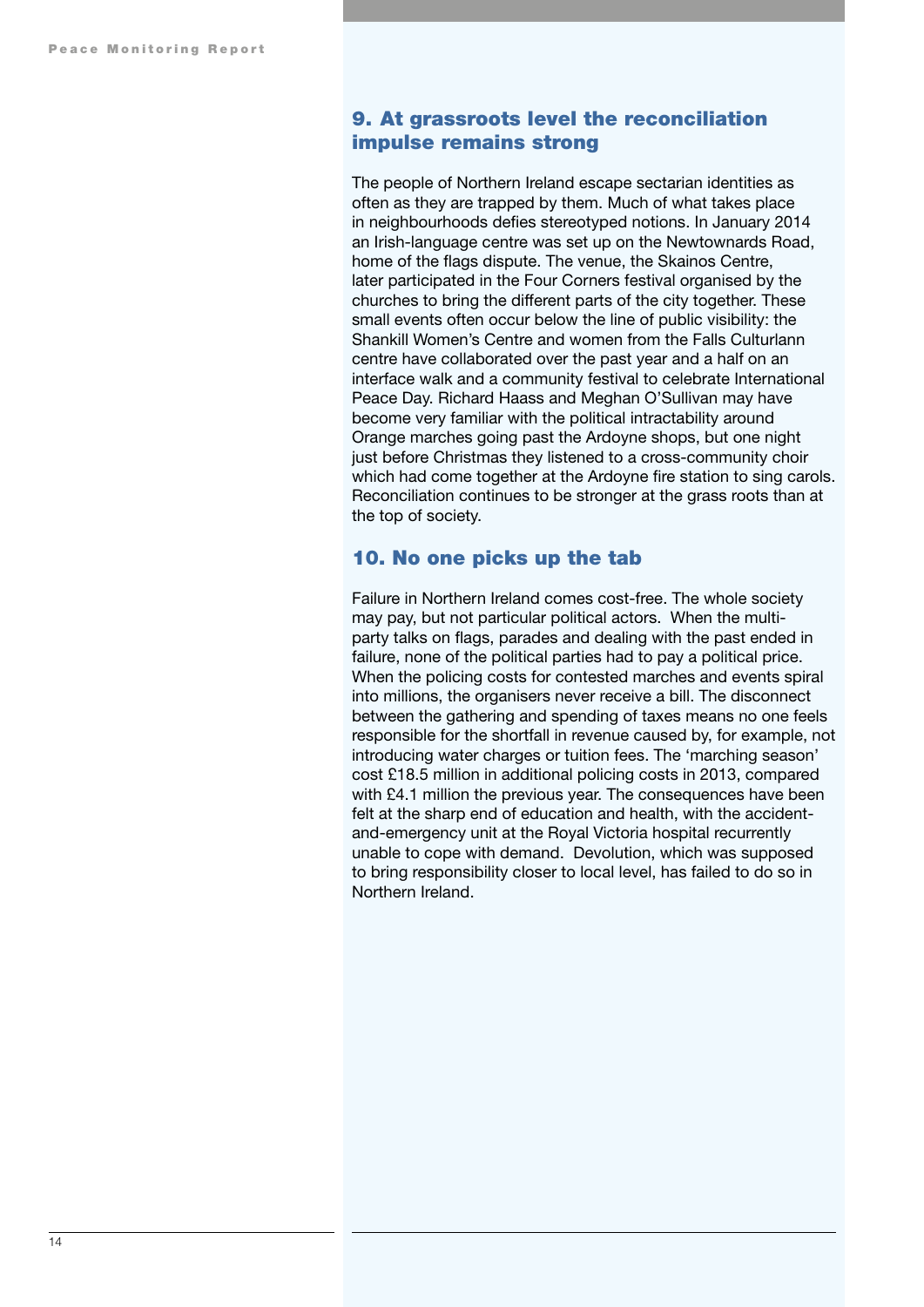## INTRODUCTION

In July 2013 when Richard Haass agreed to accept the invitation to chair multi-party talks in Northern Ireland he said there was surprise in America about his new mission, as most people there thought the Northern Ireland problems had been solved a long time ago. In March 2014 when he addressed a sub-committee of the American Committee on Foreign Affairs he left no-one in any doubt that the problems are still very real. "If you walk down parts of Belfast, you are still confronted by concrete barriers separating communities. Upwards of what, 90% of the young people still go to divided, single tradition schools, neighbourhoods are still divided." He also added an ominous warning, that if progress was not made on the key political issues then "violence, I fear, could very well re-emerge as a characteristic of daily life." Dr Haass was expressing what has become the settled view in Washington, London and Dublin. The Northern Ireland peace process is seen to be in trouble.

The fact that this opinion is widely held does not, of itself, make it right. The evidence gathered in this report however suggests that on the issues outlined by Dr Haass, the facts are as he described them. Twenty years on from the paramilitary ceasefires, Northern Ireland remains a very deeply divided society. A fault line runs through education, housing and many other aspects of daily existence. These facts however do not provide the complete picture. There is another side to the balance sheet. In some ways huge progress has been made. Levels of violence are at their lowest for forty years. In the past year no British soldier has been killed, no police officer has been killed, no prison officer has been killed, and there was not one sectarian killing. In fact Northern Ireland is emerging as one of the safest places to live in these islands. And the progress to date is not just to do with the absence of violence. Throughout 2013 Derry-Londonderry presented a vision of what a post-conflict society might look like. Its year as City Of Culture provided a glimpse of the life-affirmative spirit that allowed culture to unite, rather than divide.

These two conflicting realities co-exist in Northern Ireland, and run alongside each other in ways that can be difficult to understand. How do we know which one is stronger? Is the peace process now set to backslide, or is there a positive momentum that can keep moving it forwards? The Northern Ireland Peace Monitoring Report was set up to provide a year-by-year, dispassionate analysis of the dynamics within the society, looking not just at the surface events but at the deeper stresses within the society. This year's edition covers a very complex set of dynamics and tries, as before, to balance out the positive and the negative.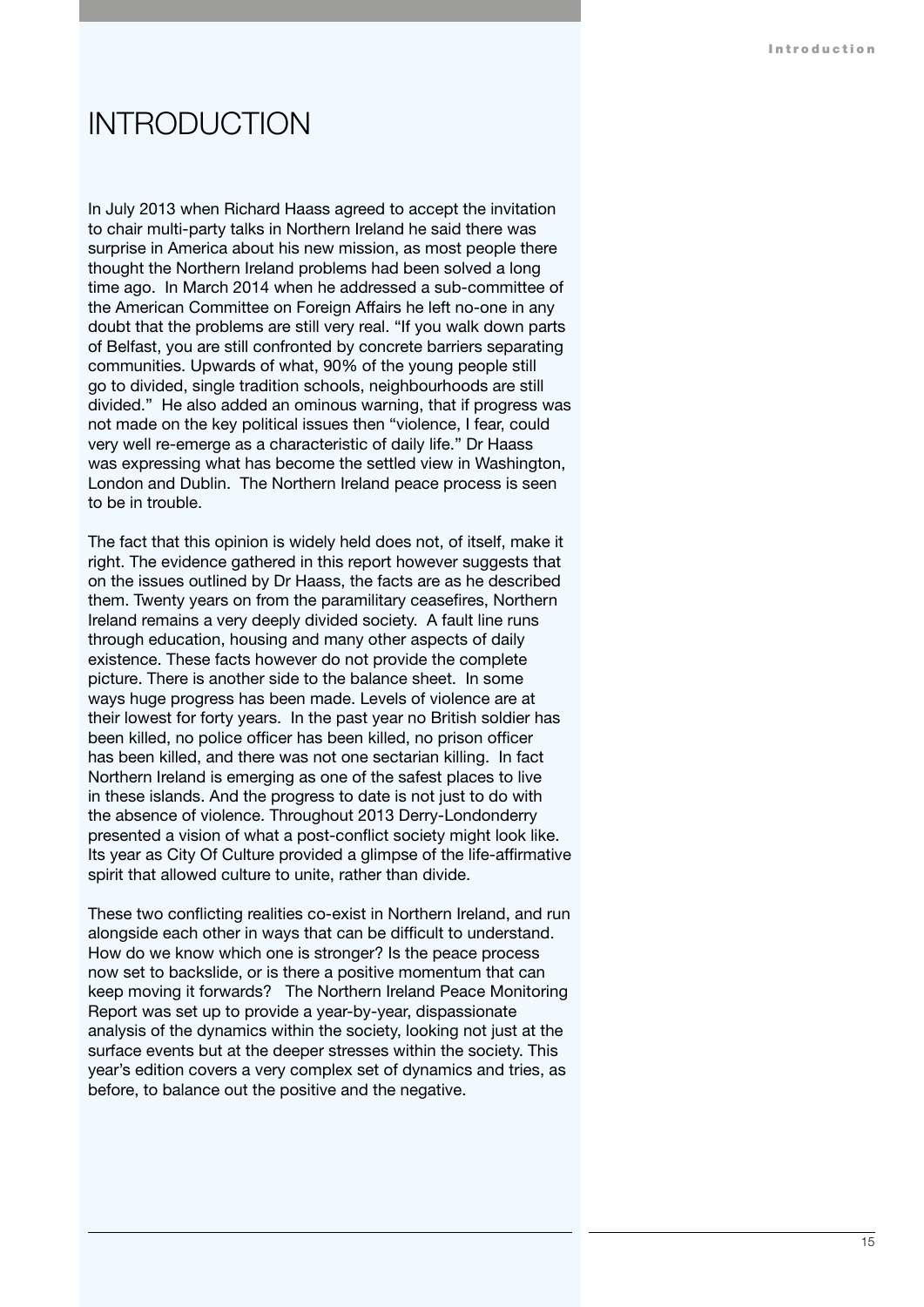### 1.1 The indicator framework1

How do we measure peace? When the Peace Monitoring project began in 2010 this was the first question that had to be faced . There were no obvious models. None of the large global observatories had devised an indicator framework that could be used to track the journey of a post –conflict society. And peace is too loose and baggy a concept to lend itself to easy measurement. The indicator framework therefore breaks it down into four domains, each of which is open to empirical testing year-on-year. These four domains, which provide the structure to this report, are:

#### **1. The sense of safety**

The simplest measure of how peaceful a society is comes from the sense of security experienced by the individual citizen. This has to be assessed in different contexts: the home, the neighbourhood, the workplace and in public space. Evidence comes from crime statistics, but on their own these can only describe what the father of peace studies, Johan Galtung, calls 'negative peace' – meaning just the absence of violence. Further insights have to be sought from attitude surveys and academic articles which explore the quality of lived experience.

#### **2. Equality**

The Troubles erupted against a backdrop of structural inequality in housing, employment and life chances between Protestants and Catholics. The 1998 Agreement emphasised equality as the core part of the settlement, and an Equality Commission followed soon after. In the past inequality was associated with discrimination; now it is the blind forces of the market that can shape the differential experiences of Protestants and Catholics, women and men and people from different ethnic backgrounds. Change is an inescapable part of the modern world, but has to be monitored to see if inequality gaps are opening up which could threaten the cohesion of the society.

#### **3. Cohesion and sharing**

A cohesive society is one where people feel they belong to what Benedict Anderson referred to as an 'imagined community' – that is, they recognise each other as their fellow citizens. This ideal balances the celebration of diversity and tolerance of others' cultural practices with a commitment to sharing and solidarity. The annual monitor has to explore whether cultural practices are feeding a sense of hostility towards those from different backgrounds, or whether they are helping to create an open, pluralistic and inclusive society.

1 A fuller explanation of the indicator framework and how it was devised can be found in the first Peace Monitoring Report, which can be accessed on the CRC website ( www.community-relations.org.uk ) An article on the same subject can be found in Shared Space journal, Issue 16,November 2012, also available on the CRC website.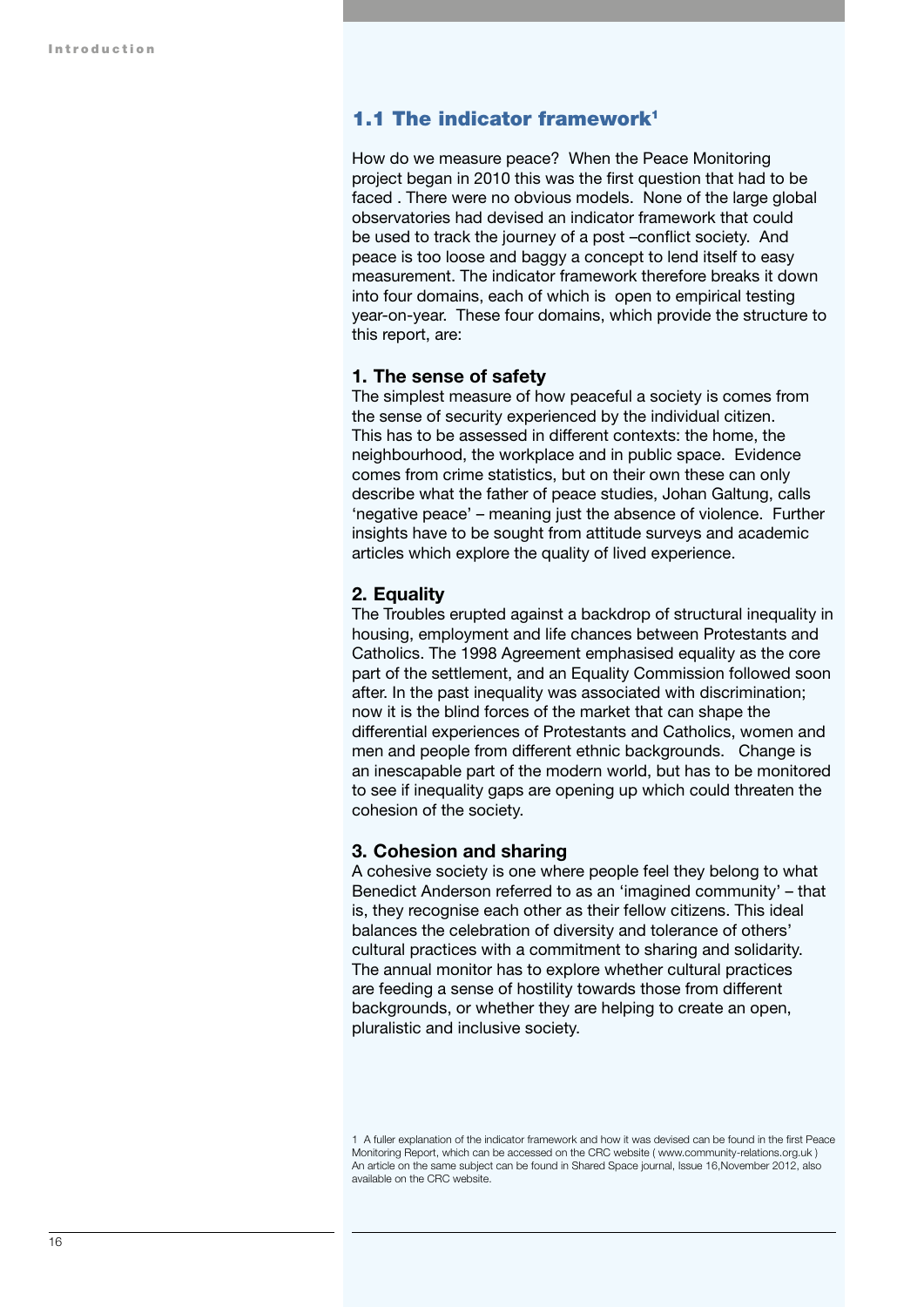#### **4. Political progress**

Progress in this sense does not have to measured against any particular constitutional destination, such as united Ireland or further integration with Britain. Instead it can be seen as the ability of political opponents to use dialogue to arrive at mutually satisfactory outcomes – or perhaps more realistically, what Henry Kissinger described as 'balanced dissatisfactions'. The report therefore looks at the extent to which the political institutions set up by the Good Friday Agreement are performing this function.

### 1.2 The limitations of the research

The Peace Monitoring Report aims to present an evidencebased approach to peace and conflict in Northern Ireland but some humility is in order. The first caveat concerns the reliability of the data. The various sources produce statistics of varying reliability. This is no reflection on their honesty or integrity: in some areas of human experience it is very difficult to establish clear facts. Apart from the Census that takes place every ten years and collects information from every household, most official statistics are based on sample surveys. The precision of the numbers, sometimes presented down to the second or third decimal point, suggests an exactitude that simply is not there. The unemployment figures, for instance, studied carefully each month, are based on asking a sample of the population about their personal circumstances and work. The Labour Force Survey is careful to point out that the findings are open to sampling error but the final figures are nonetheless accepted in the public domain as simple fact.

Crime poses even more of a problem. The widespread perception that police figures for recorded crime are inaccurate is not one the police choose to protest. It is accepted by the Police Service of Northern Ireland and all other forces that the official statistics do not cover those crimes which, for whatever reason, are not reported. For this reason, another set of figures is produced by the Crime Survey for England and Wales and its regional counterpart, the Northern Ireland Crime Survey, and here respondents are asked about their experience of crime, including those crimes they did not report to the police. But criminologists point out that this still excludes 'victimless' crimes like tax or corporate fraud and therefore skews the figures towards a law-and-order view of how crime is to be understood.

The Peace Monitoring Report approaches this uncertainty by indicating where the data may not be as robust as they appear and by spreading the net wide to capture as many sources as possible. If each dataset may only provide part of the picture, the 154 charts and tables together provide a much larger composite and the volume of data and diversity of sources narrow the margin of error.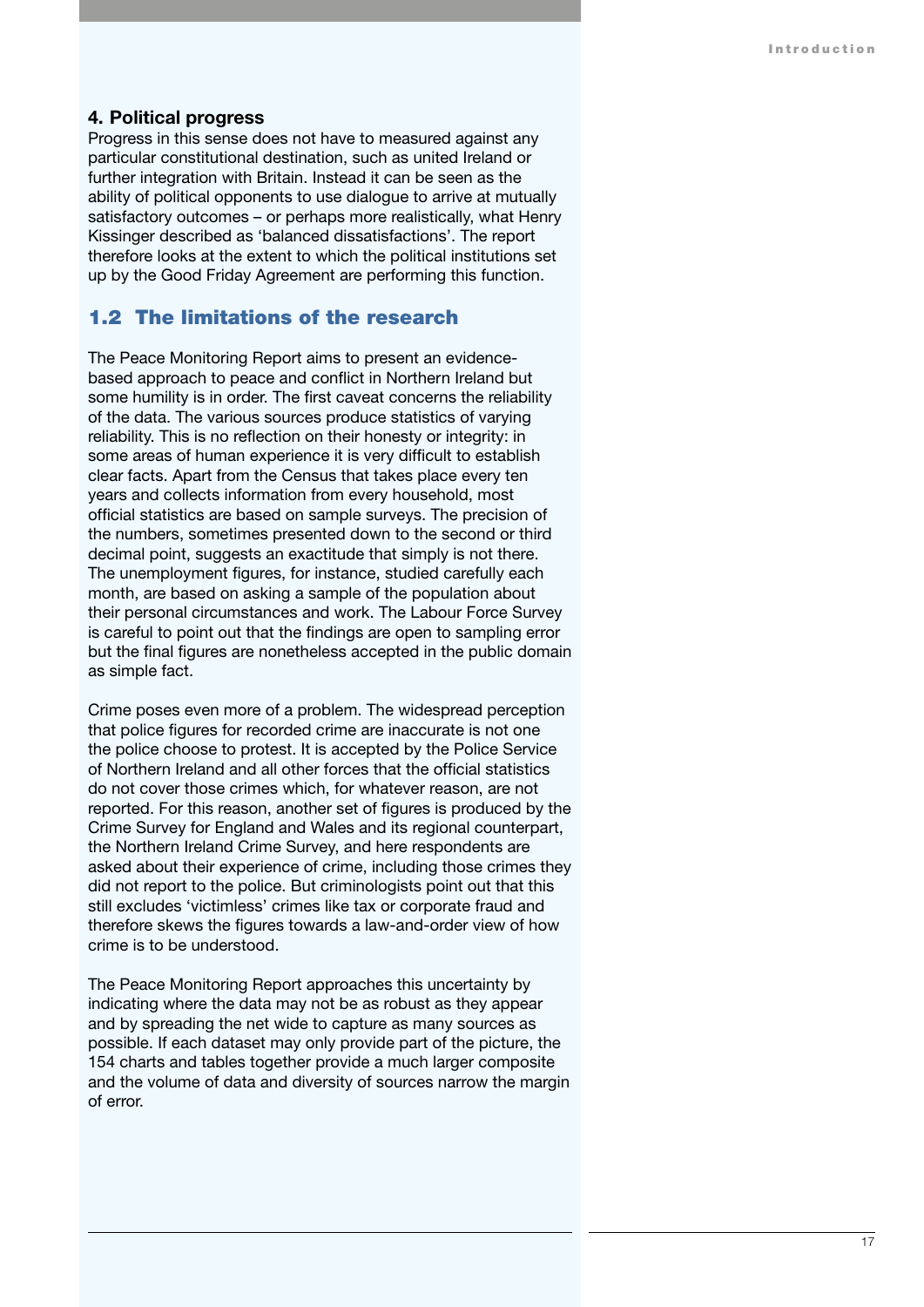## BACKGROUND AND CONTEXT

### 1.1 The Economy

Northern Ireland has a weak economy. Its dependence upon a low-skills / low-pay equilibrium and its high rate of economic inactivity mean that it has never been able to generate sufficient tax income to cover its expenditure. The latest figures on the Net Fiscal Balance, released by the Department of Finance and Personnel in November 2012, showed aggregate public expenditure of £23.2 billion, while tax revenues were only £12.7 billion. This left a gap of £10.5 billion covered by the Treasury and usually referred to in Northern Ireland as the British subvention – a fiscal deficit per head of £5,850, compared with an average of £2,454 across the UK.

The restructuring of the UK economy does make such comparison misleading. Increasingly there are two economies, one based in London and the south-east of England and the other comprising the rest of the UK – including regions like Northern Ireland and the north-east and north-west of England with economies that require large fiscal transfers from the Treasury. During the boom from 1997 to 2006, London and the south-east were responsible for 37 per cent of the growth of UK output. Since the crash of 2007, however, their share has rocketed to 48 per cent. (Guardian, 23 October 2013). A report by the Resolution Foundation showed that of all regions Northern Ireland suffered worst during the recession: Its gross value added per head fell in the five years from the crash in 2008 through to 2013 by 10 per cent.

| During the recession NI's decline in gross value added was greater<br>than any other UK region |         |         |         |  |  |
|------------------------------------------------------------------------------------------------|---------|---------|---------|--|--|
|                                                                                                | 2008    | 2011    | % drop  |  |  |
| Northern Ireland                                                                               | £17,910 | £16,130 | $-10.0$ |  |  |
| Scotland                                                                                       | £21,650 | £20,010 | $-7.6$  |  |  |
| Yorkshire & Humber                                                                             | £18,960 | £17,560 | $-7.4$  |  |  |
| East of England                                                                                | £21,050 | £19,660 | $-6.6$  |  |  |
| London                                                                                         | £39,650 | £37,230 | $-6.1$  |  |  |
| West midlands                                                                                  | £18,450 | £17,430 | $-5.5$  |  |  |
| South-west                                                                                     | £20,100 | £19,020 | $-5.4$  |  |  |
| North-east                                                                                     | £16,990 | £16,090 | $-5.3$  |  |  |
| East midlands                                                                                  | £18,360 | £17,450 | $-4.9$  |  |  |
| North-west                                                                                     | £19,340 | £18,440 | $-4.7$  |  |  |
| South-east                                                                                     | £24,000 | £23,220 | $-3.3$  |  |  |
| Wales                                                                                          | £15,870 | £15,400 | $-3.0$  |  |  |

Source: The Resolution Foundation, 'The State of Living Standards', February 2014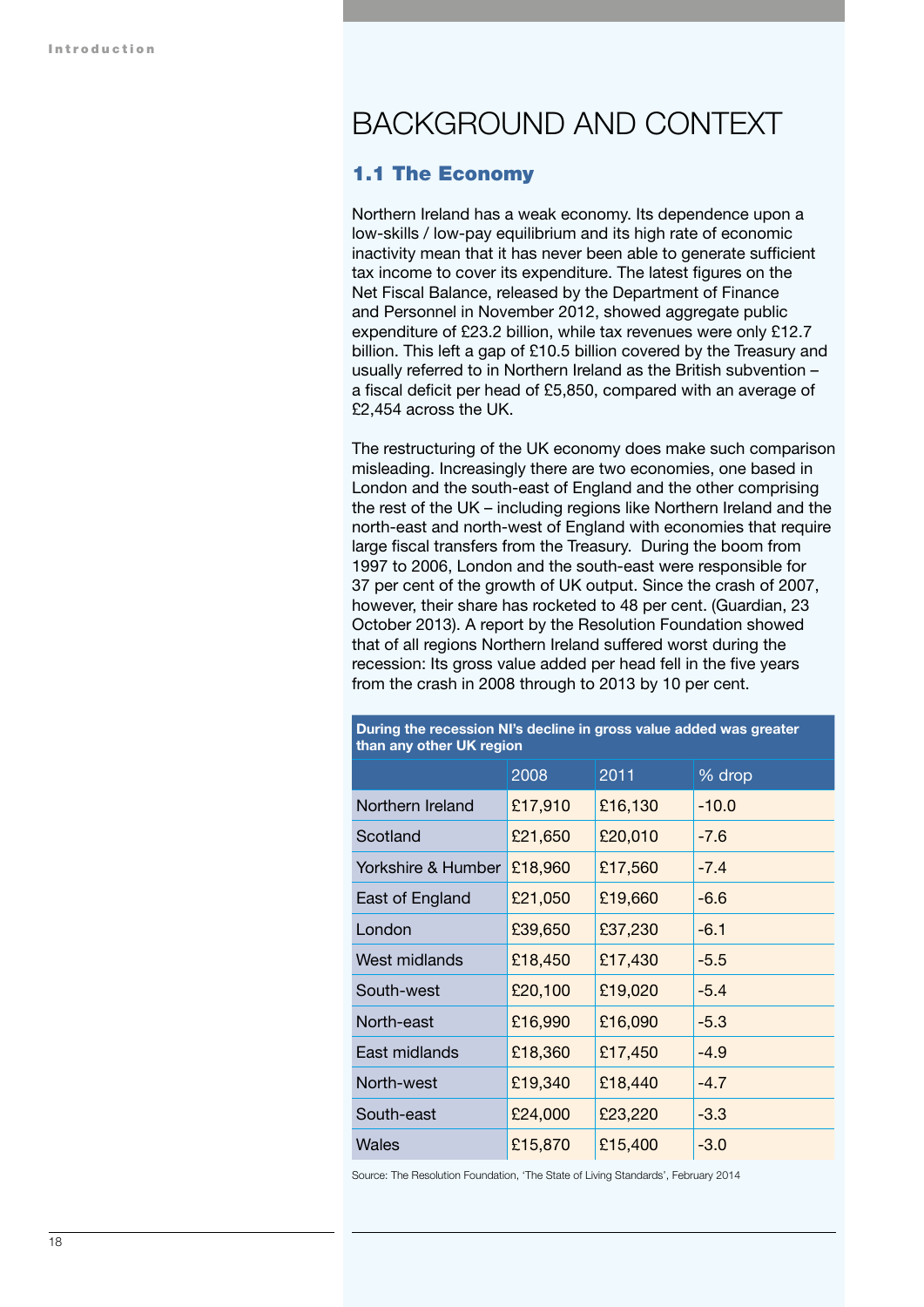GVA measures the contribution to the economy of each producer, industry or sector and in the absence of a regional Gross Domestic Product figure is commonly substituted. Even then, regional GVA figures are only published 11 months after the end of the year and so the Northern Ireland Statistics and Research Agency (NISRA) has derived an experimental quarterly Northern Ireland Composite Economic Index (NICEI). As of February 2014 this remains 9 per cent below its peak in the second quarter of 2007. This compares unfavourably with UK GDP, which by 2013 was just 2 per cent below its 2008 high. Having experienced the worst recession, Northern Ireland is lagging in recovery too.

#### **Chart 2: Peaks and troughs: the NI economy 2003-13**



Untitled 1 Source: NISRA Economics Bulletin, January 2014

#### **The size of the public sector**

Successive secretaries of state, Labour as well as Conservative, have drawn attention to the size of Northern Ireland's public sector in relation to the private sector. In some commentaries a picture is painted of a Soviet-style economy in which everyone is working for the government. A useful perspective was given by the Office for National Statistics in a paper entitled Subregional Analysis of Public and Private Sector Employment (2011). This showed very little variation in the distribution of public-sector employment across the UK:

*"This is not a surprising result. Many jobs in the public sector are in health, education or public administration and these jobs are likely to be spread relatively evenly across the country in order to serve local populations. By contrast, there are a number of private sector occupations in which firms are not required to locate adjacent to their customers and this gives them a freedom to choose where in Britain (or elsewhere) they wish to locate."*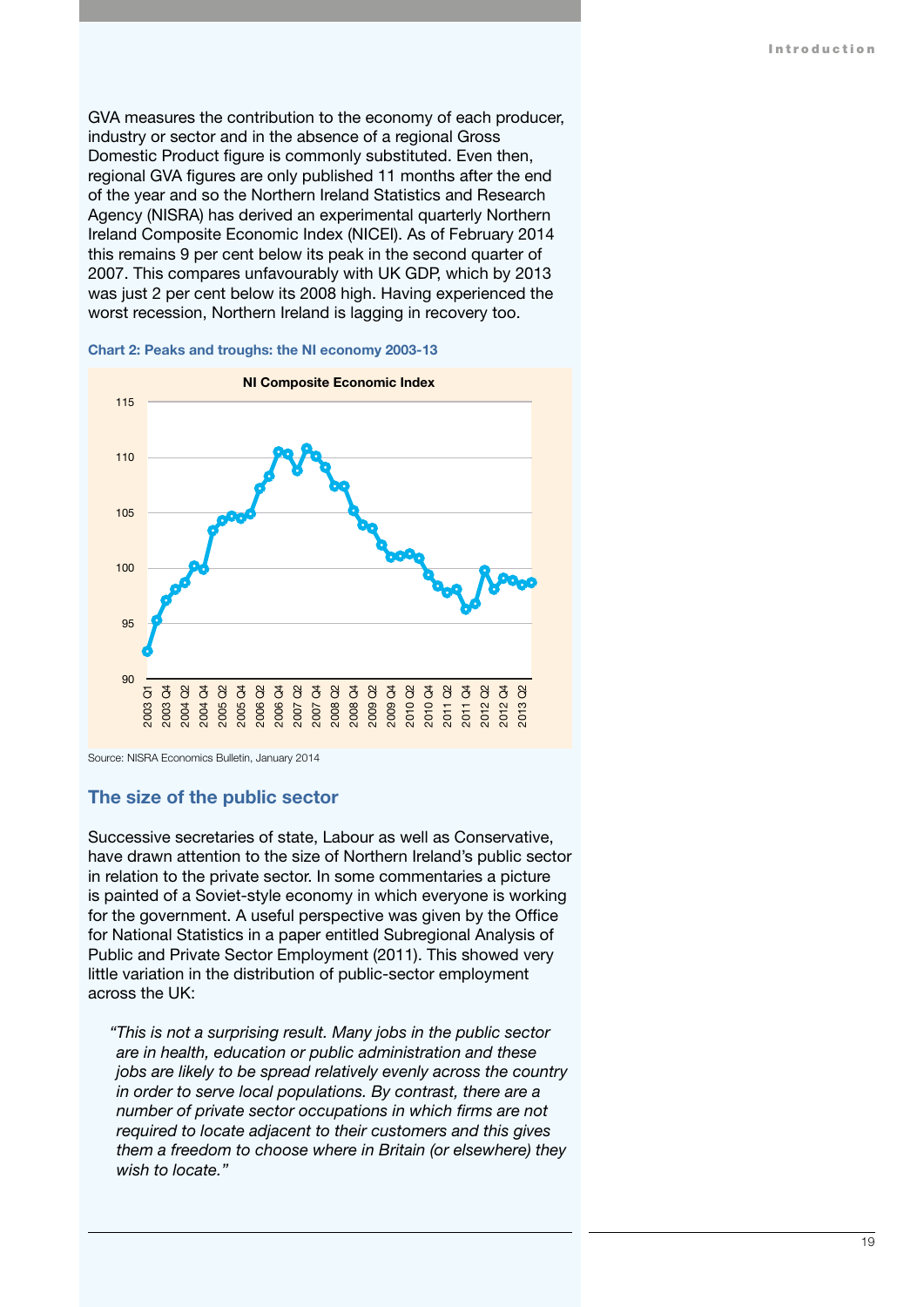In other words, when there is a very high ratio of public- to private-sector employment this is often to do with the small size of the private sector. London has a high concentration of privatesector investment; Northern Ireland does not.

#### **Green shoots?**

The year 2013 did offer some indicators of regional economic recovery:

- The number claiming unemployment benefits fell for thirteen consecutive months to March 2014 (Labour Force Survey).
- The fall in house prices gave way to a small upturn: the NISRA Northern Ireland Residential Property Price Index showed a 4 per cent increase in 2013.
- There was a 5 per cent drop in house repossessions recorded by the Northern Ireland Courts and Tribunals Service in the year to September.

The Department of the Environment reported that new private car registrations in July-September were 15 per cent up on the corresponding period in 2012.

The Quarterly Employment Survey, published in December, showed that employment increased by 1.2 per cent in the year to September.

The Consumer Confidence Index from Danske Bank was at its highest in the fourth quarter was at since 2008, when first published.

Output in Northern Ireland has begun a long, slow recovery from a very low point.. As the Northern Ireland Composite Index shows, the economy has merely returned to the level of 2004, while the peak in the third quarter of 2007 now looks like an Everest.

#### **The stubborn problems**

Certain problems in the regional economy remain so persistent they have come to define it:

**Low productivity** GVA per hour worked in Northern Ireland was 82.8 per cent of the UK average over the past year, the weakest of the UK regions. Northern Ireland relies much more on lowproductivity sectors like agriculture.

**Low wages** Linked to low productivity are low wages. Earnings in 2013 remained 88 per cent of the UK average. According to the February 2014 Economic Commentary from the Department of Enterprise, Trade and Investment, full-time workers in Northern Ireland have the lowest median gross weekly earnings of the 12 UK regions.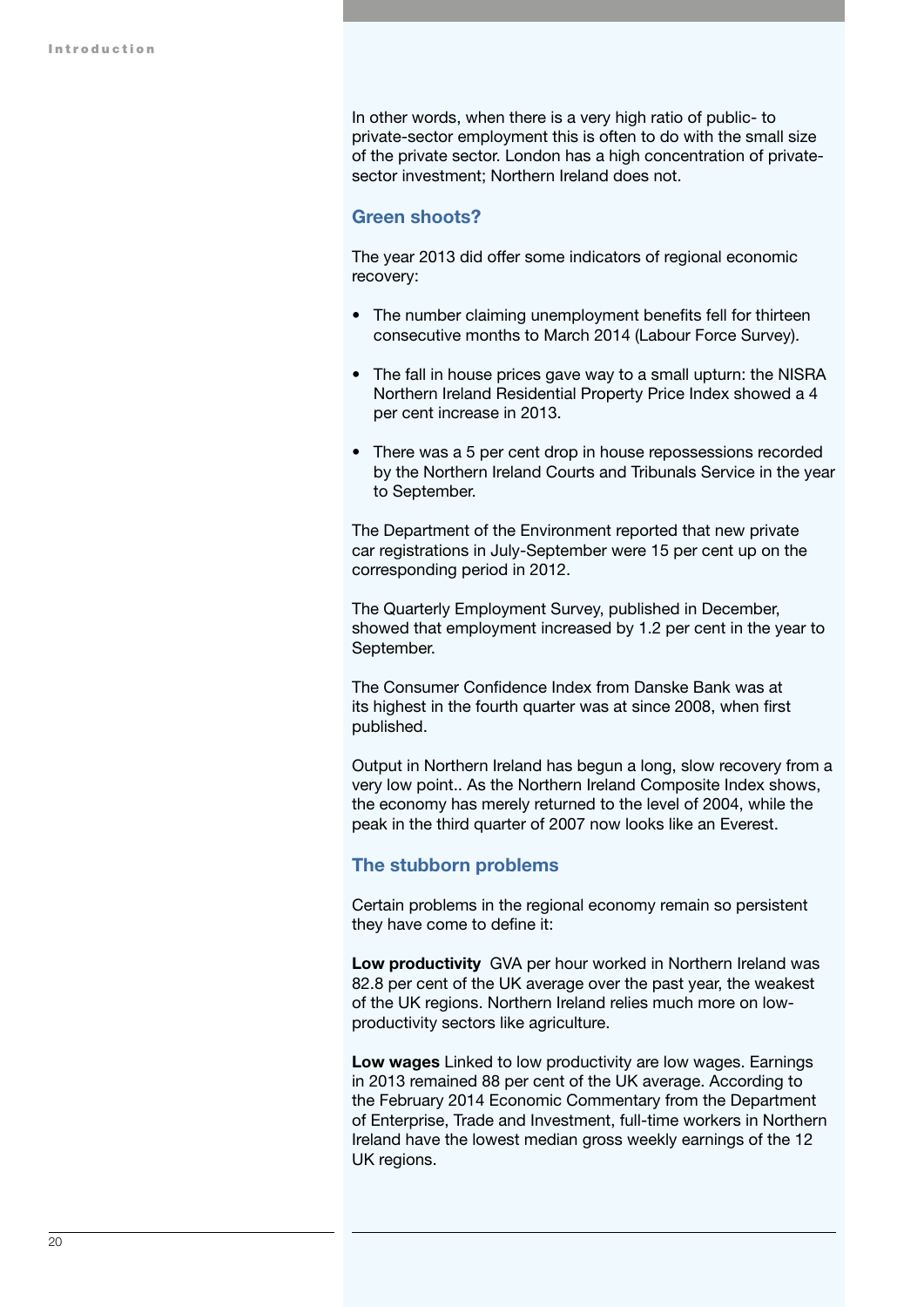**Low economic activity** The economic inactivity rate of 27.2 per cent in December 2013 was as ever significantly above the UK average of 22.2 per cent and again the highest of the UK regions.

**Low living standards** Living standards in Northern Ireland have consistently been belowthe UK average. The ONS regional GVA figures for 2013 show Northern Ireland with the third lowest living standards in the UK, just ahead of Wales and the north-east of England.

For Northern Ireland to make the step change to an innovative economy, significantly greater commitment to research and development would be required. A report commissioned by NISP CONNECT estimated that the knowledge economy in the region had grown by 20 per cent between 2009 and 2012, thanks to increased investment by government, business and the universities. But other regions are growing their knowledge-based businesses much more quickly from a much higher base.

## 1.2 Demography

Initial data from the 2011 census were released in December 2012. The headline result was the narrowing of the gap between Catholics (45.1 per cent) and Protestants (48.4 per cent).

Staged releases over the past year have allowed key trends to be identified. While Protestants predominate in the older age cohorts, Catholics prevail in the younger: In 2011, 52 per cent of usual residents who were or had been brought up Catholic were under 35, compared with 40 per cent of those who belonged to or had been brought up Protestant. NISRA has estimated that 95,000 Protestants and 46,000 Catholics died between 2001 and 2011, while there were 89,000 Protestant and 118,000 Catholic births. Catholics are in the majority in all age cohorts up to and including 35-39. In the very youngest, 0-4 years, the Catholic proportion was 12.9 percentage points higher than for Protestants in 2011, whereas among those aged 65 and over, 64 per cent belonged to or had been brought up in Protestant denominations, only 34 per cent Catholic.

#### **Chart 3: Spatial distribution**

#### **Catholic population 2011**



#### **Protestant population 2011**



© Crown Copyright 2014

| Religious background: a comparison between 2001 and 2011 |               |      |               |      |            |
|----------------------------------------------------------|---------------|------|---------------|------|------------|
|                                                          | Census 2001   |      | Census 2011   |      |            |
| Religion (or religion brought up in)                     | <b>Number</b> | %    | <b>Number</b> | %    | Change (%) |
| Protestant and other Christian                           | 895,377       | 53.1 | 875,717       | 48.4 | $-2.2$     |
| Catholic                                                 | 737,412       | 43.8 | 817,385       | 45.1 | 10.8       |
| Other religions                                          | 6,569         | 0.4  | 16,592        | 0.9  | 152.6      |
| None                                                     | 45,909        | 2.7  | 101,169       | 5.6  | 120.4      |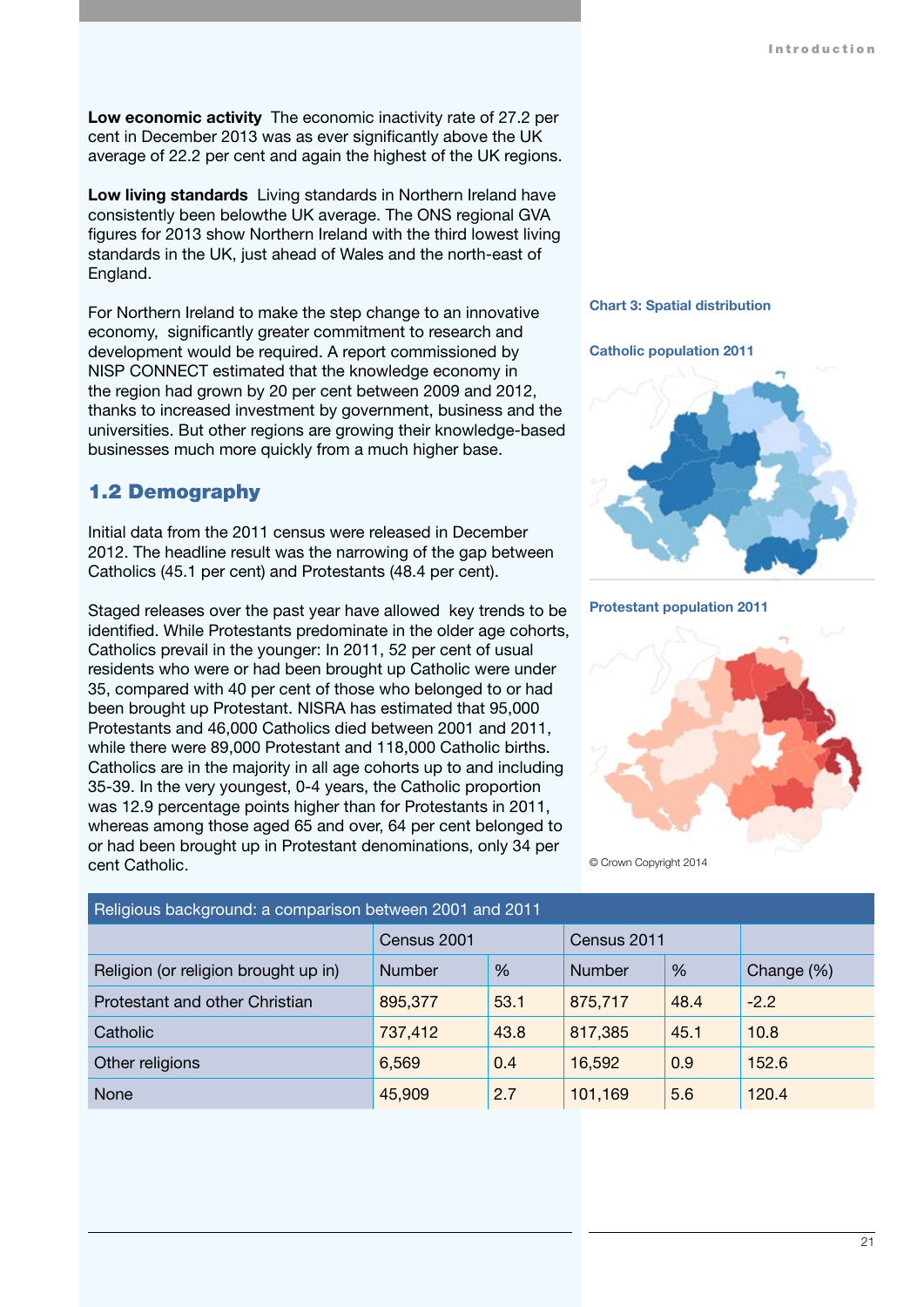

Catholics predominate in the west, north-west and south of Northern Ireland and in the district council areas Newry & Mourne (79 per cent), Derry (75 per cent), Omagh (70 per cent) and Magherafelt (66 per cent). Protestants are heavily represented in the east, north-east and Greater Belfast and so in Carrickfergus (79 per cent), Ards (77 per cent), North Down (73 per cent) and Castlereagh (68 per cent). The east-west divide has become more pronounced but the significant changes in 2001-11 were in the east, where a rise in the Catholic population was accompanied by Protestant decline. In Belfast, Catholics now account for

## **Belfast - The demographic tipping point**



Between 2001 and 2011 the demographic balance in Belfast went through a small but decisive shift. The Catholic population increased by approximately 5,500, or 4.2%. Much more significant however was the decline of the Protestant population, from 134,797 to 118,856 – a decline of 15,941, or 11.9%. Those in the Other category doubled in numbers, and the net effect of these changes was that the demographic balance tilted in such a way that Belfast which had, from its origin, been a Protestant majority city became a city where the Catholic population has the largest share. The new district boundaries for the enlarged Belfast area (see page 149), show the following breakdown: Catholics 49 per cent, Protestants 42 per cent and Others 9 per cent.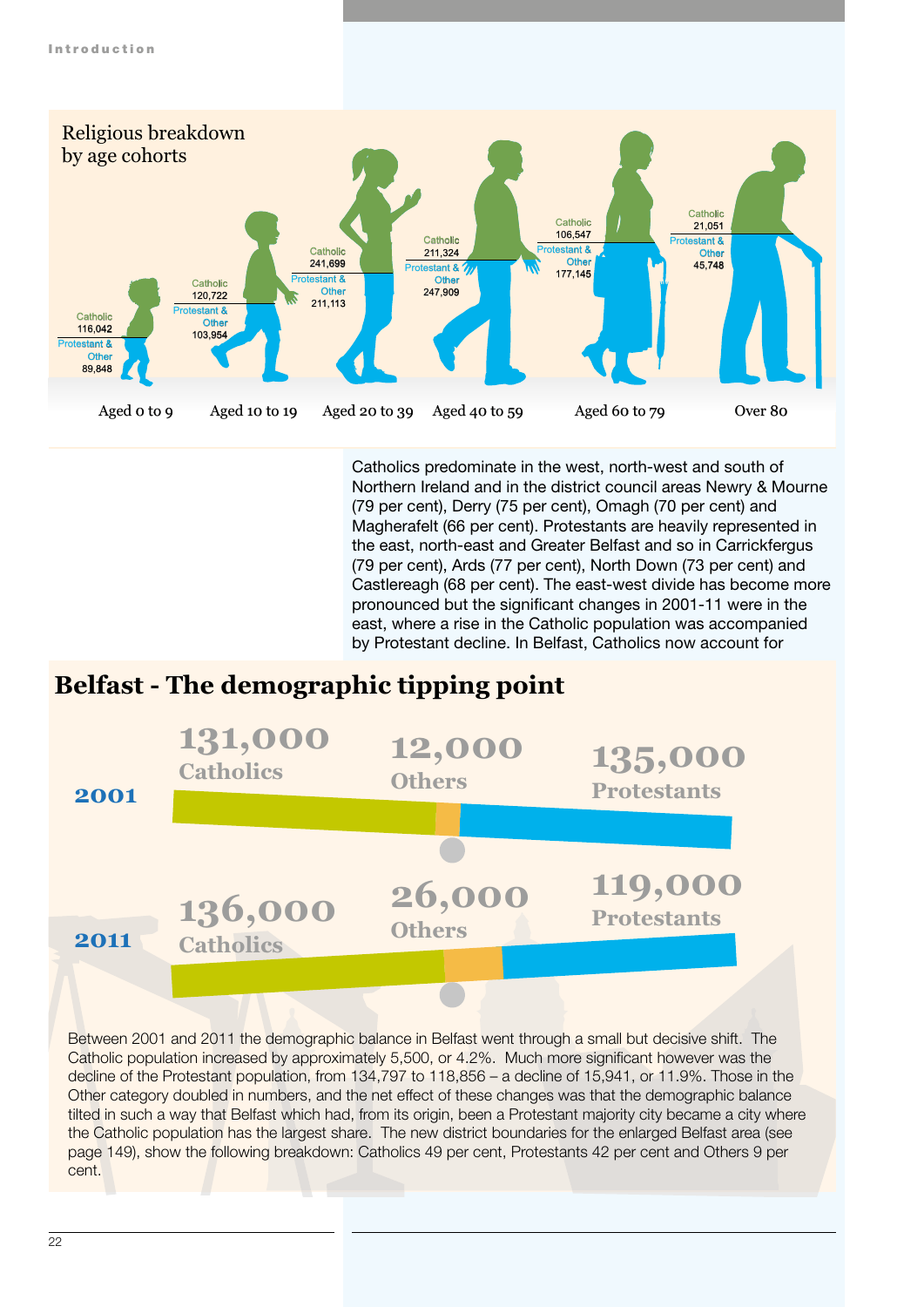136,000 residents (49 per cent), a rise of 4.3 per cent since 2001, compared with 119,000 Protestants (42.3 per cent), a decline of almost 12 per cent. While the number of Catholics increased in 17 of the 18 Assembly constituencies, the Protestant count fell in ten. The proportionally largest increase in the number of Catholics was in Belfast East (73 per cent), followed by Lagan Valley (51 per cent) and South Antrim (26 per cent), while there were significant Protestant declines in Belfast North (15 per cent), Belfast South (13 per cent) and Belfast East (11 per cent).

**Chart 7: Percentage change in community background by Assembly area 2001-2011**



## The growth of new communities

The arrival of new communities, and in particular since 2004 'A8' migrants from central and eastern Europe, has shifted the population ratios of Catholics and Protestants. If the census had counted only the indigenous population, then Protestants would have accounted for 50 per cent and Catholics 45. The ratios were nuanced by the religious background of the 202,000 usual residents born outside Northern Ireland, 34 per cent identifying